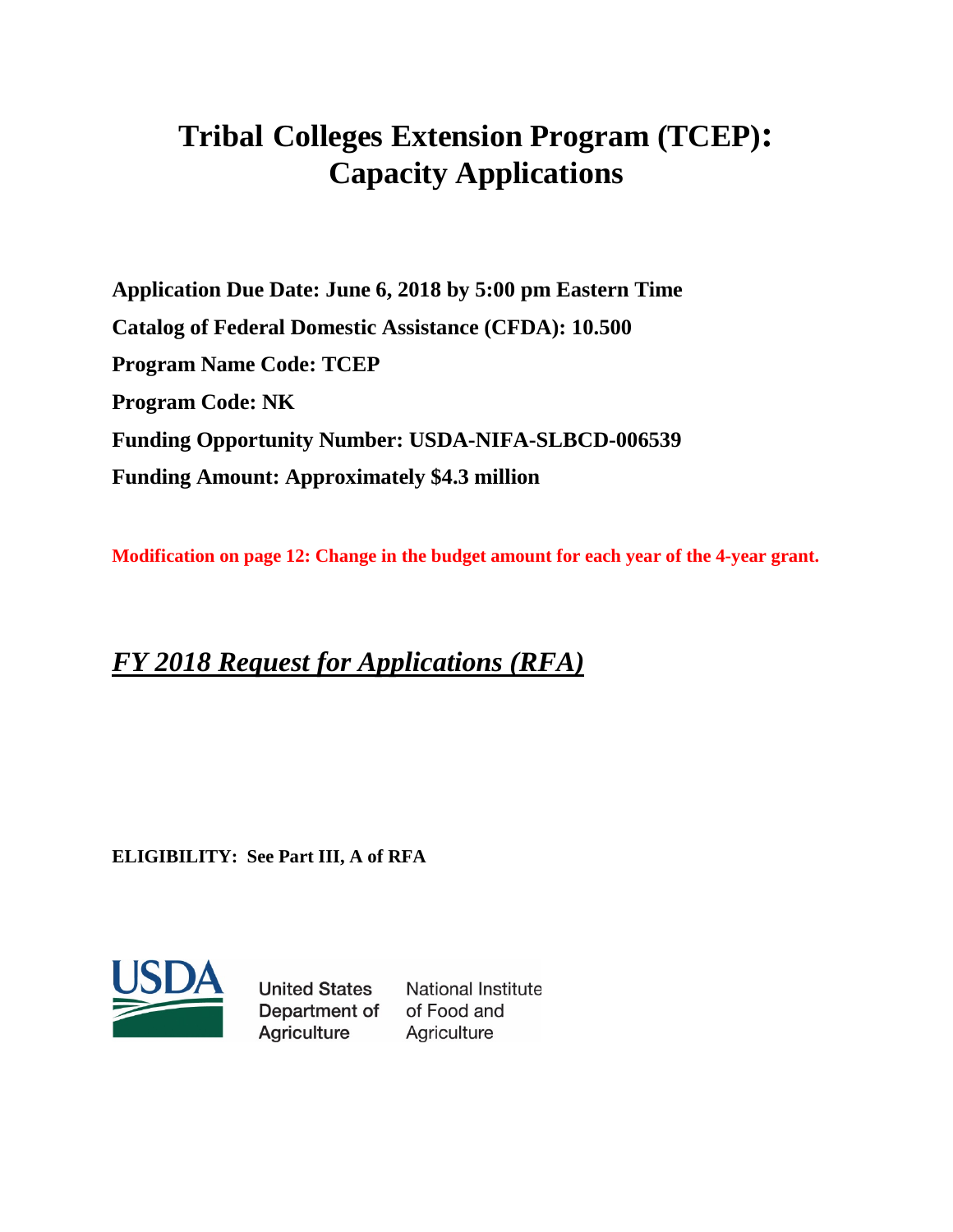#### **NATIONAL INSTITUTE OF FOOD AND AGRICULTURE; U.S. DEPARTMENT OF AGRICULTURE**

## **Tribal Colleges Extension Program: Capacity Applications**

## **INITIAL ANNOUNCEMENT**

**CATALOG OF FEDERAL DOMESTIC ASSISTANCE:** This program is listed in the Catalog of Federal Domestic Assistance under 10.500.

**DATES:** Applications must be received by **5 p.m. Eastern Time** on **June 6, 2018.** Applications received after this deadline will normally not be considered for funding (see Part IV, C of this RFA). Comments regarding this request for applications (RFA) are requested within six months from the issuance of this notice. Comments received after that date will be considered to the extent practicable.

**STAKEHOLDER INPUT:** We at the National Institute of Food and Agriculture (NIFA) seek your comments about this RFA. We will consider your comments when we develop the next RFA for the program, if applicable, and we'll use them to meet the requirements of section 103(c)(2) of the Agricultural Research, Extension, and Education Reform Act of 1998 (7 U.S.C. 7613(c)(2)). Submit your written stakeholder comments by the deadline set forth in the DATES portion of this notice via email to [Policy@nifa.usda.gov.](mailto:Policy@nifa.usda.gov) (This email address is only for receiving comments regarding this RFA and *not* for requesting information or forms.) In your comments, please state that you are responding to the Tribal Colleges Extension Program: Capacity RFA.

**EXECUTIVE SUMMARY:** NIFA requests applications for the Tribal Colleges Extension Program: Capacity (TCEP) for fiscal year (FY) 2018 to provide informal, community-focused education and outreach. The anticipated amount available for this grant in FY 2018 is approximately \$4.3 million.

This notice identifies the objectives for TCEP projects, deadline dates, funding information, eligibility criteria for projects and applicants, and application forms and associated instructions needed to apply for a TCEP.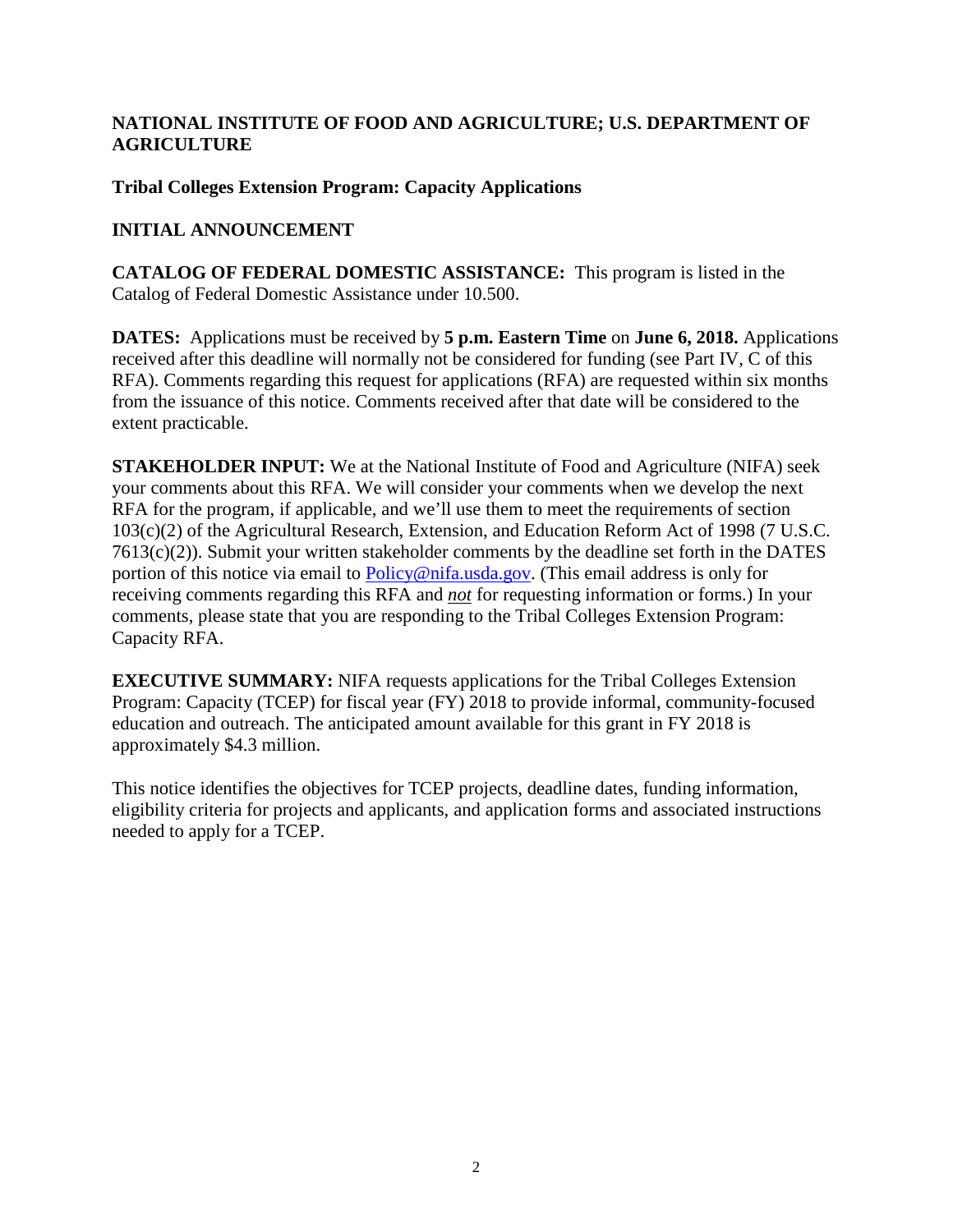## **Table of Contents**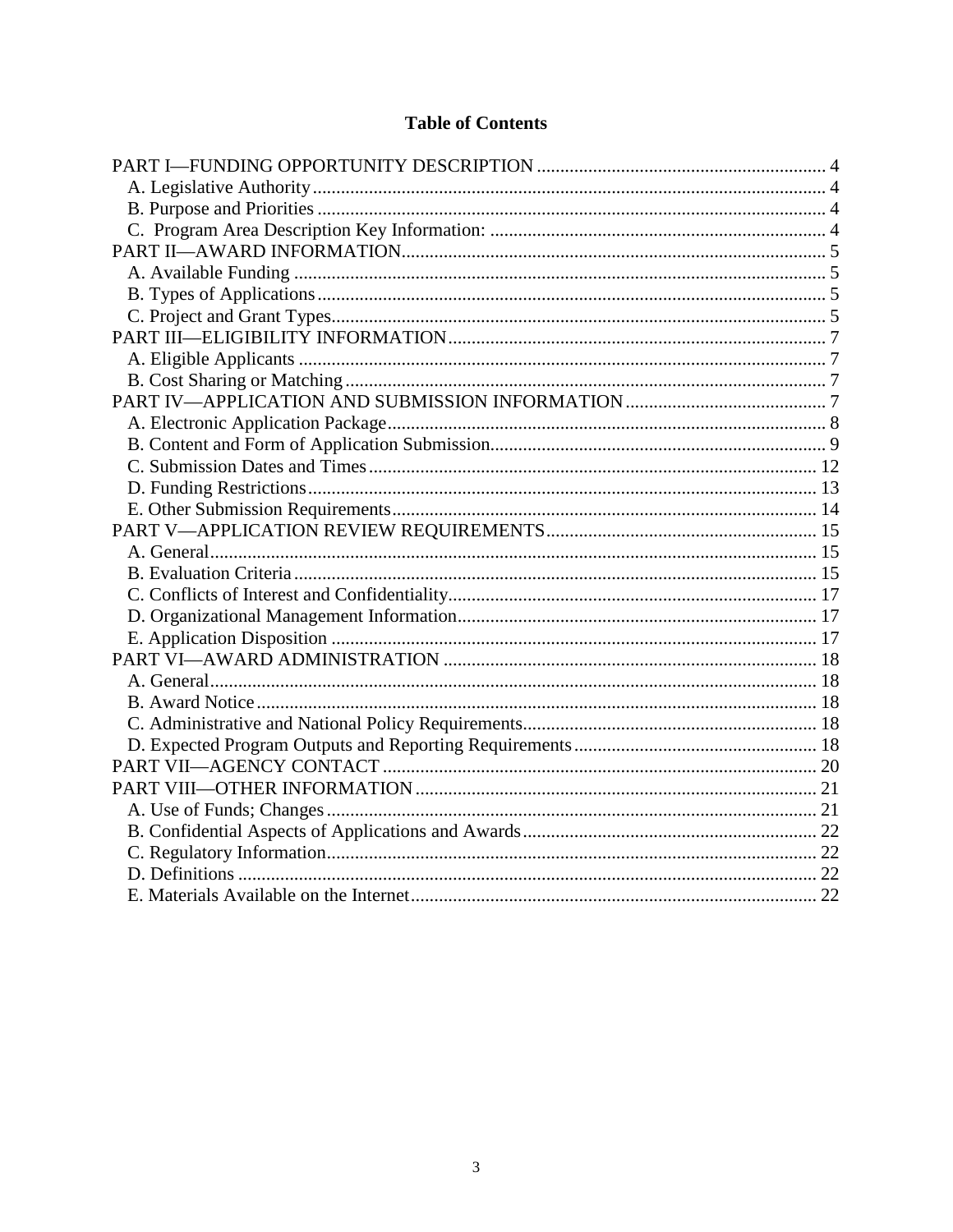## <span id="page-3-0"></span>**PART I—FUNDING OPPORTUNITY DESCRIPTION**

#### <span id="page-3-1"></span>**A. Legislative Authority**

This program is authorized under Section 534(b) of the Equity in Educational Land-Grant Status Act of 1994 (7 U.S.C. 301 note), as amended by the Agricultural Research, Extension, and Education Reform Act of 1998 (AREERA) (7 U.S.C. 7601). This section amends Section 3 of the Act of May 8, 1914 (Smith-Lever Act) (7 U.S.C. 341 et seq.), as amended. Under this authority, appropriated funds are to be awarded to the 1994 Land-Grant Institutions (hereinafter referred to as 1994 Institutions) for Extension work and funds are to be distributed on the basis of a competitive application process.

#### <span id="page-3-2"></span>**B. Purpose and Priorities**

TCEG directly aligns with the:

- [USDA Strategic Goal](https://www.usda.gov/our-agency/about-usda/strategic-goals) #2
- [2016 Research, Economics, and Education Action Plan](https://www.ree.usda.gov/sites/www.ree.usda.gov/files/2017-08/2016USDA_%20REEProgressReportR2.pdf) Strategic Goal #6
- 2014-2019 [NIFA Strategic Plan](https://nifa.usda.gov/sites/default/files/resource/NIFA%20Strategic%20Plan%20FY2014-FY2018.pdf) Strategic Goal #1 Science Sub-goal 1.7

The purpose of the Tribal Colleges Extension Program (TCEP) is to give reservation communities opportunities for enhanced agricultural productivity, community resilience, economic growth and youth development by extending the reach of innovations in research and technology and enhancing informal, local educational programming. Previous projects have addressed the following:

- Tribal Youth Development
- Increased Food Security
- Financial Literacy
- Optimization of Agriculture Production
- **Natural Resource Conservation**

The 1994 Institutions are encouraged to see these projects as community driven. Providing evidence of buy-in from targeted community members will be an asset to the proposal. This funding is designed to support Extension offices, so applicants may propose several initiatives in response to their stakeholders' demands.

#### <span id="page-3-3"></span>**C. Program Area Description**

#### Key Information:

**Program Code –** NK **Program Code Name –** Tribal College Extension Program (TCEP) **Code of Federal Domestic Assistance –** 10.500 **Requested Project Types** – Single Function Extension Projects **Requested Grant Types** – New Continuation **Application Deadline -** June 6, 2018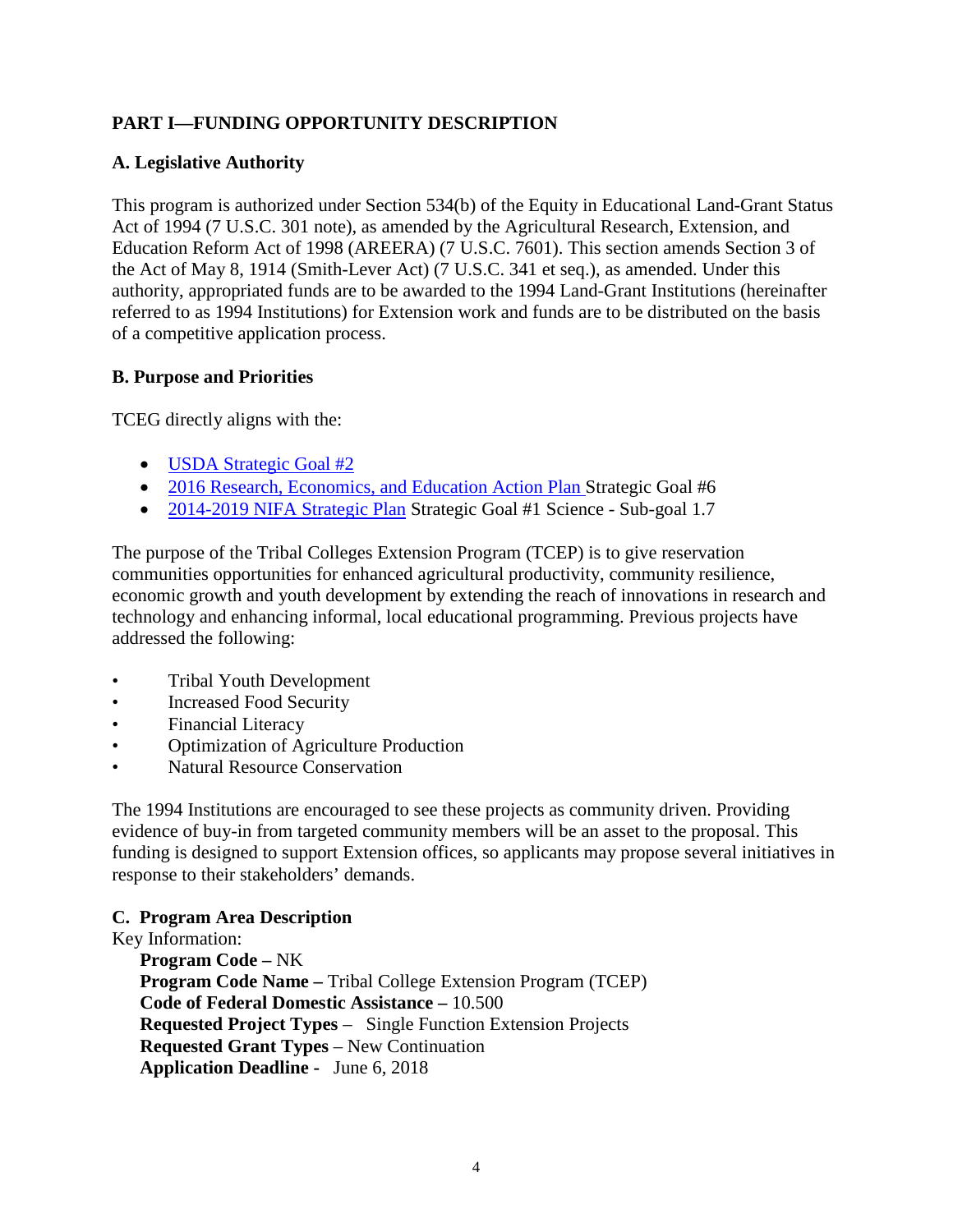## <span id="page-4-0"></span>**PART II—AWARD INFORMATION**

#### <span id="page-4-1"></span>**A. Available Funding**

The anticipated amount available for TCEP grant program in FY2018 is approximately \$4.3 million.

The expectation is that each 1994 Institution that submits an extension capacity grant will receive funding, so long as the application is of sufficient quality. Institutions will compete, however, for the amount of funding they receive. There is no commitment by USDA to fund any particular application or to make a specific number of awards.

The Automated Standard Applications for Payment System (ASAP), operated by the Department of Treasury's Bureau of the Fiscal Service, is the designated payment system for awards resulting from this RFA. For more information see [https://www.fiscal.treasury.gov/fsservices/gov/pmt/asap/asap\\_home.htm.](https://www.fiscal.treasury.gov/fsservices/gov/pmt/asap/asap_home.htm)

#### <span id="page-4-2"></span>**B. Types of Applications**

In FY 2018, you may only submit a new application to the TCEP Program:

**New application**. This is a project application that has not been previously submitted to the TCEP Program. We will review all new applications competitively using the screening for administrative requirements, review panel evaluation of proposals using evaluation criteria and selection process described in Part V—Application Review Requirements.

NIFA may choose to issue a new award on a continuation basis. A continuation award is an award instrument by which NIFA agrees to support a specified level of effort for a predetermined period of time with a statement of intention to provide additional support at a future date, provided that performance has been satisfactory, appropriations are available for this purpose, and continued support would be in the best interest of the federal government and the public.

#### <span id="page-4-3"></span>**C. Project and Grant Types**

#### **1. Grant Type**

The following is a list of available grant types under this RFA.

(a) Standard Grant supports targeted original scientific Research, Education/Teaching, Extension, or Integrated Projects. An eligible, individual institution, independent branch campus, or branch institution of a State system may submit a grant application for project activities to be undertaken principally on behalf of its own students or faculty, and to be managed primarily by its own personnel. The applicant executes the project without the requirement of sharing grant funds with other project partners.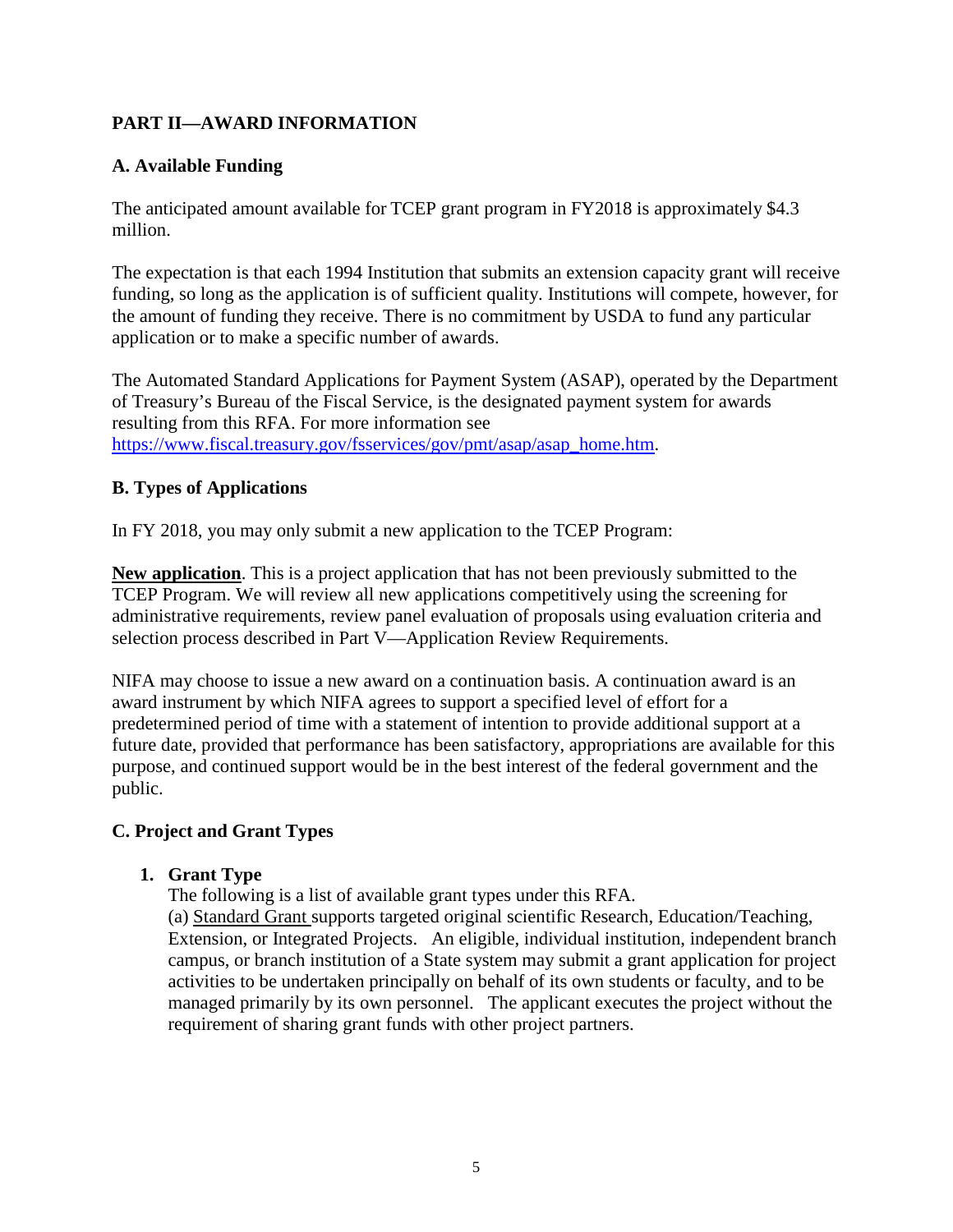#### **2. Project Type**

(a)Extension Projects

Single-function Extension Projects conduct programs and activities that deliver sciencebased knowledge and informal educational programs to people, enabling them to make practical decisions. Program delivery may range from community-based to national audiences and use communication methods from face-to-face to electronic or combinations thereof, Extension Projects may also include related matters such as certification programs, in-service training, client recruitment and services, curriculum development, instructional materials and equipment, and innovative instructional methodologies appropriate to informal educational programs.

Extension Projects address one or more of the following key strategic actions:

1) Support informal education to increase food and agricultural literacy of youth and adults;

2) Promote science-based agricultural literacy by increasing understanding and use of food and agricultural science data, information, and programs;

3) Build science-based capability in people to engage audiences and enable informed decision making;

4) Develop new applications of instructional tools and curriculum structures that increase technical competency and ensure global competitiveness;

5) Offer non-formal learning programs that increase accessibility to new audiences at the rate at which new ideas and technologies are tested and/or developed at the communityscale; and

6) Develop programs that increase public knowledge and citizen engagement leading to actions that protect or enhance the nations' food supply, agricultural productivity, environmental quality, community vitality, and/or public health and well-being.

These projects should lead to measurable, documented changes in learning, actions, or conditions in an identified audience or stakeholder group. These projects should synthesize and incorporate a wide range of the latest relevant research results.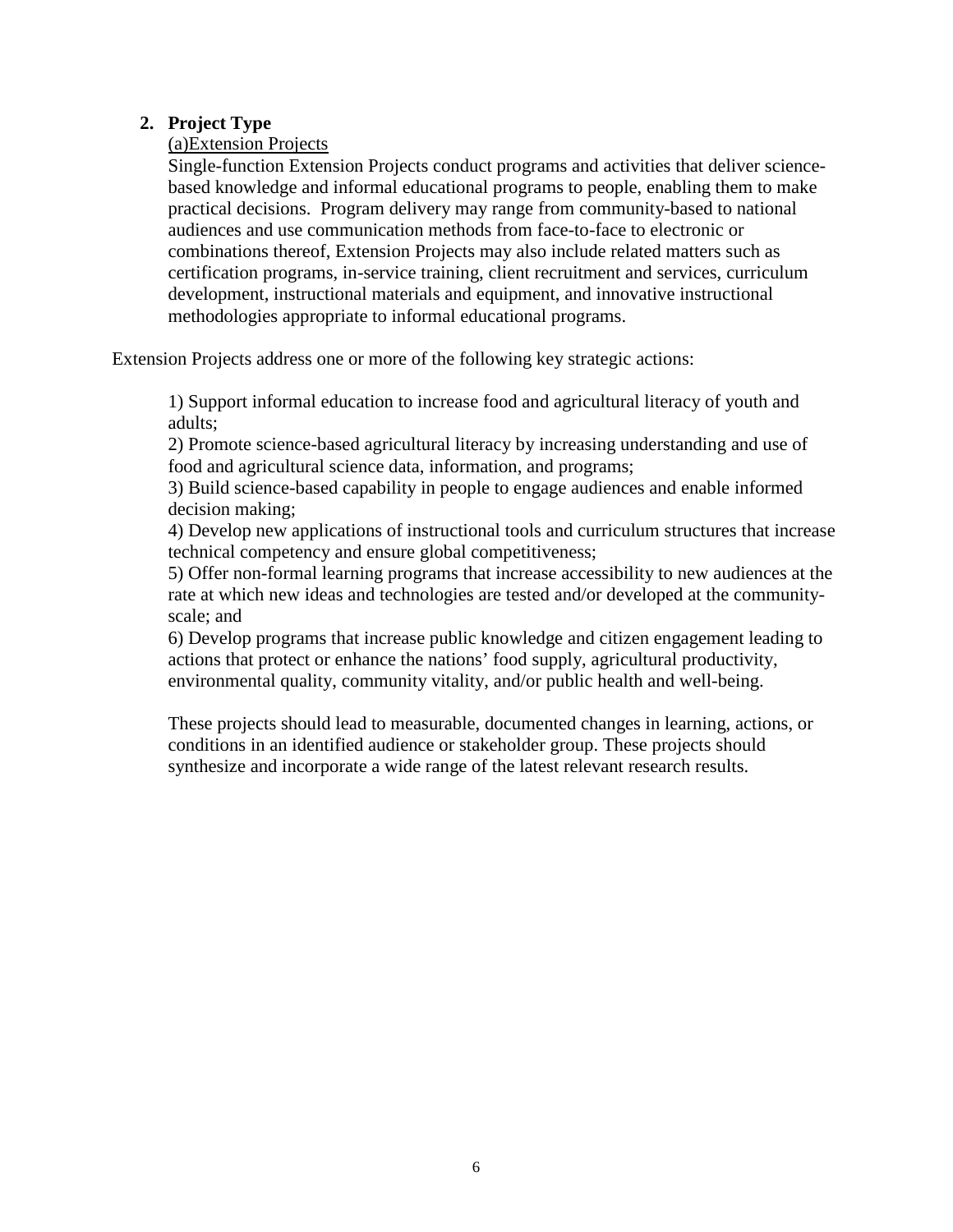## <span id="page-6-0"></span>**PART III—ELIGIBILITY INFORMATION**

#### <span id="page-6-1"></span>**A. Eligible Applicants**

Applications may only be submitted by colleges and universities designated as 1994 Land-Grants by legislation. Failure to meet an eligibility criterion by the application deadline may result in the application being excluded from consideration or, even though an application may be reviewed, will preclude NIFA from making an award.

The following schools are eligible for this program.

| Aaniiih Nakoda College                       |
|----------------------------------------------|
| <b>Blackfeet Community College</b>           |
| Chief Dull Knife College                     |
| College of the Muscogee Nation               |
| Fond du Lac Tribal and Community College     |
| Haskell Indian Nations University            |
| <b>Institute of American Indian Arts</b>     |
| Lac Courte Oreilles Ojibwa Community College |
| Little Big Horn College                      |
| Navajo Technical University                  |
| Northwest Indian College                     |
| Oglala Lakota College                        |
| Salish Kootenai College                      |
| <b>Sisseton Wahpeton College</b>             |
| Southwestern Indian Polytechnic Institute    |
| Tohono O'odham Community College             |
| United Tribes Technical College              |

Bay Mills Community College Cankdeska Cikana Community College College of the Menominee Nation Dine' College Fort Peck Community College Ilisagvik College Keweenaw Bay Ojibwa Community College Leech Lake Tribal College Little Priest Tribal College Nebraska Indian Community College Nueta Hidatsa Sahnish College Saginaw Chippewa Tribal College Sinte Gleska University Sitting Bull College Stone Child College Turtle Mountain Community College White Earth Tribal and Community College

#### <span id="page-6-3"></span><span id="page-6-2"></span>**B. Cost Sharing or Matching**

NIFA does not require matching support for this program and matching resources will not be factored into the review process as evaluation criteria.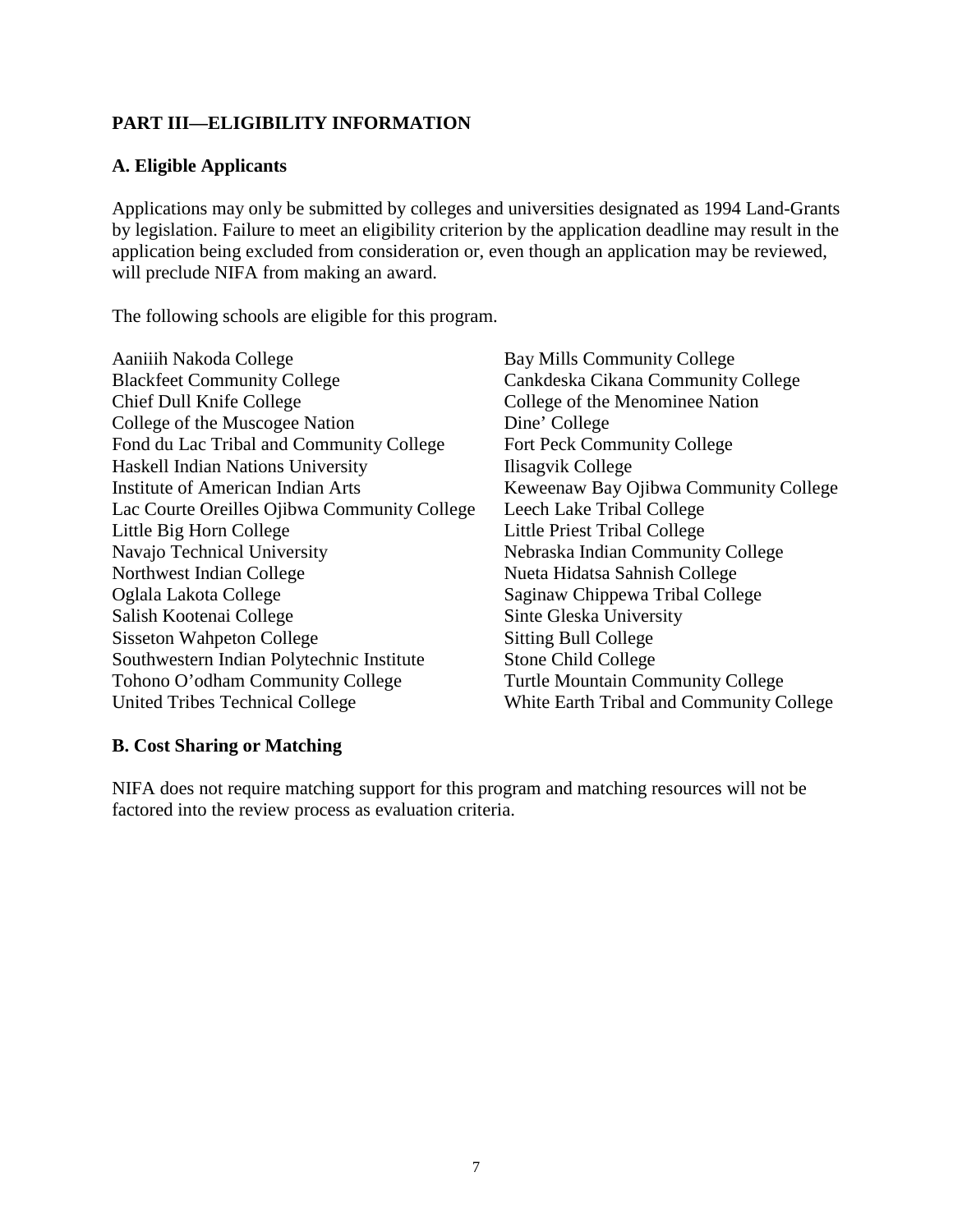## **PART IV—APPLICATION AND SUBMISSION INFORMATION**

## <span id="page-7-0"></span>**A. Electronic Application Package**

Only electronic applications may be submitted via Grants.gov to NIFA in response to this RFA. We urge you to submit early to the Grants.gov system. For information about the pre-award phase of the grant lifecycle see [http://www.grants.gov/web/grants/learn-grants/grants-101/pre](http://www.grants.gov/web/grants/learn-grants/grants-101/pre-award-phase.html)[award-phase.html.](http://www.grants.gov/web/grants/learn-grants/grants-101/pre-award-phase.html)

#### **New Users of Grants.gov**

Prior to preparing an application, we recommend that the Project Director/Principal Investigator (PD/PI) first contact an Authorized Representative (AR, also referred to as Authorized Organizational Representative, or AOR) to determine if the organization is prepared to submit electronic applications through Grants.gov. If not (e.g., the institution/organization is new to the electronic grant application process through Grants.gov), then the one-time registration process must be completed **PRIOR** to submitting an application. It can take as long as two weeks to complete the registration process so it is critical to begin as soon as possible. In such situations, the AR should go to **"Register," in the top right corner of the Grants.gov web page (or go to**  <http://www.grants.gov/web/grants/register.html>**), for information on registering the institution/organization with Grants.gov.** Part II, 1 of the NIFA Grants.gov Application Guide contains detailed information regarding the registration process. Refer to item 2, below, to locate the "NIFA Grants.gov Application Guide."

#### **Steps to Obtain Application Package Materials**

To receive application materials:

- **1.** You must download and install a version of [Adobe Reader](https://get.adobe.com/reader/) compatible with Grants.gov to access, complete, and submit applications. For basic system requirements and download instructions, see [http://www.grants.gov/web/grants/applicants/adobe-software](http://www.grants.gov/web/grants/applicants/adobe-software-compatibility.html)[compatibility.html.](http://www.grants.gov/web/grants/applicants/adobe-software-compatibility.html) Grants.gov has a test package that will help you determine whether your current version of Adobe Reader is compatible.
- **2.** To obtain the application package from Grants.gov, go to <http://www.grants.gov/web/grants/applicants/download-application-package.html> and enter the funding opportunity number where appropriate

#### **Funding Opportunity Number: USDA-NIFA-SLBCD-006539**

Click "Search." On the displayed page, click the corresponding link to continue. A Grant Application Package is tied to a particular funding opportunity. You may submit an application ONLY to the particular funding opportunity to which the Grant Application Package is associated.

Contained within the application package is the "NIFA Grants.gov Application Guide." This guide contains an introduction and general Grants.gov instructions, information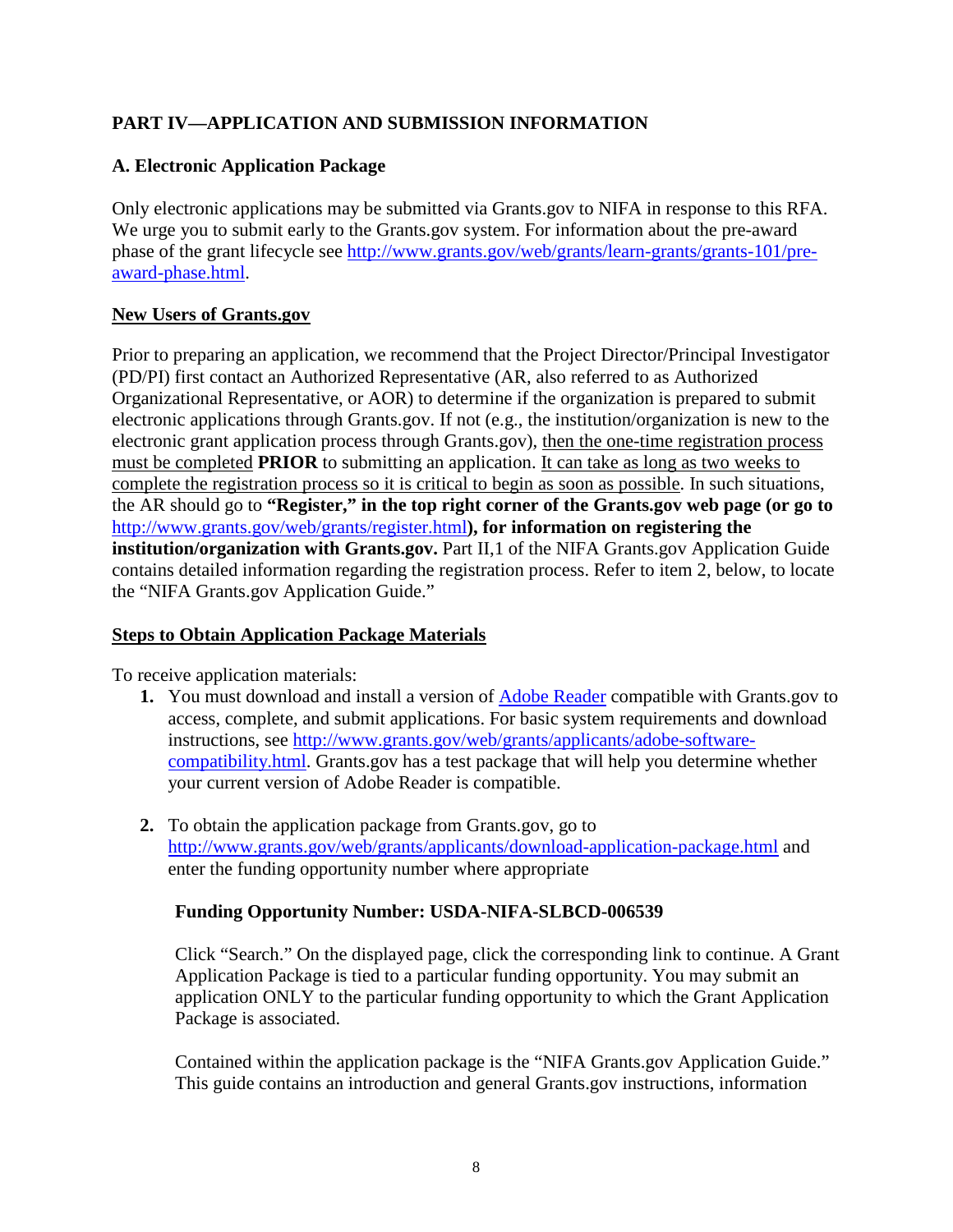about how to use a Grant Application Package in Grants.gov, and instructions on how to complete the application forms.

**If you require assistance to access the application package** (e.g., downloading or navigating Adobe forms) **or submitting the application,** refer to resources available on the Grants.gov website [\(https://www.grants.gov/web/grants/support.html\)](https://www.grants.gov/web/grants/support.html). Grants.gov assistance is also available at:

Grants.gov customer support 800-518-4726 Toll-Free or 606-545-5035 Business Hours: 24 hours a day, 7 days a week. Closed on [federal holidays.](http://www.opm.gov/policy-data-oversight/snow-dismissal-procedures/federal-holidays/) Email: [support@grants.gov](mailto:support@grants.gov)

Grants.gov iPortal (see [https://grants-portal.psc.gov/Welcome.aspx?pt=Grants\)](https://grants-portal.psc.gov/Welcome.aspx?pt=Grants): Top 10 requested help topics (FAQs), Searchable knowledge base, self-service ticketing and ticket status, and live web chat (available 7 a.m. - 9 p.m. EST). Have the following information available when contacting Grants.gov:

Funding Opportunity Number (FON) Name of agency you are applying to Specific area of concern

#### <span id="page-8-0"></span>**B. Content and Form of Application Submission**

Electronic applications are to be prepared following Parts V and VI of the NIFA Grants.gov Application Guide. This guide is part of the corresponding application package (see Section A of this part). The following is **additional information** you need to prepare an application in response to this RFA. **If there is discrepancy between the two documents, the information contained in this RFA is overriding.**

**Note the attachment requirements (e.g., PDF) in Part III, Section 3 of the guide. ANY PROPOSALS THAT ARE NON-COMPLIANT WITH THE REQUIREMENTS (e.g., content format, PDF file format, file name restrictions, and no password protected files) WILL BE AT RISK OF BEING EXCLUDED FROM NIFA REVIEW. Grants.gov does not check for NIFA required attachments or whether attachments are in PDF format; see Part III, Section 6.1 of the guide for how to check the manifest of submitted files. Partial applications will be excluded from NIFA review. We will accept subsequent submissions of an application until close of business on the closing date in the RFA (see Part V, 2.1 of the NIFA Grants.gov Application Guide for further information).**

**For any questions related to the preparation of an application,** review the NIFA Grants.gov Application Guide and the applicable RFA. If assistance is still needed for preparing application forms content, contact:

Email: [electronic@nifa.usda.gov](mailto:electronic@nifa.usda.gov)  Phone: 202-401-5048 Business hours: Monday through Friday, 7 a.m. – 5 p.m. EST, excluding [federal holidays.](https://www.opm.gov/policy-data-oversight/snow-dismissal-procedures/federal-holidays/)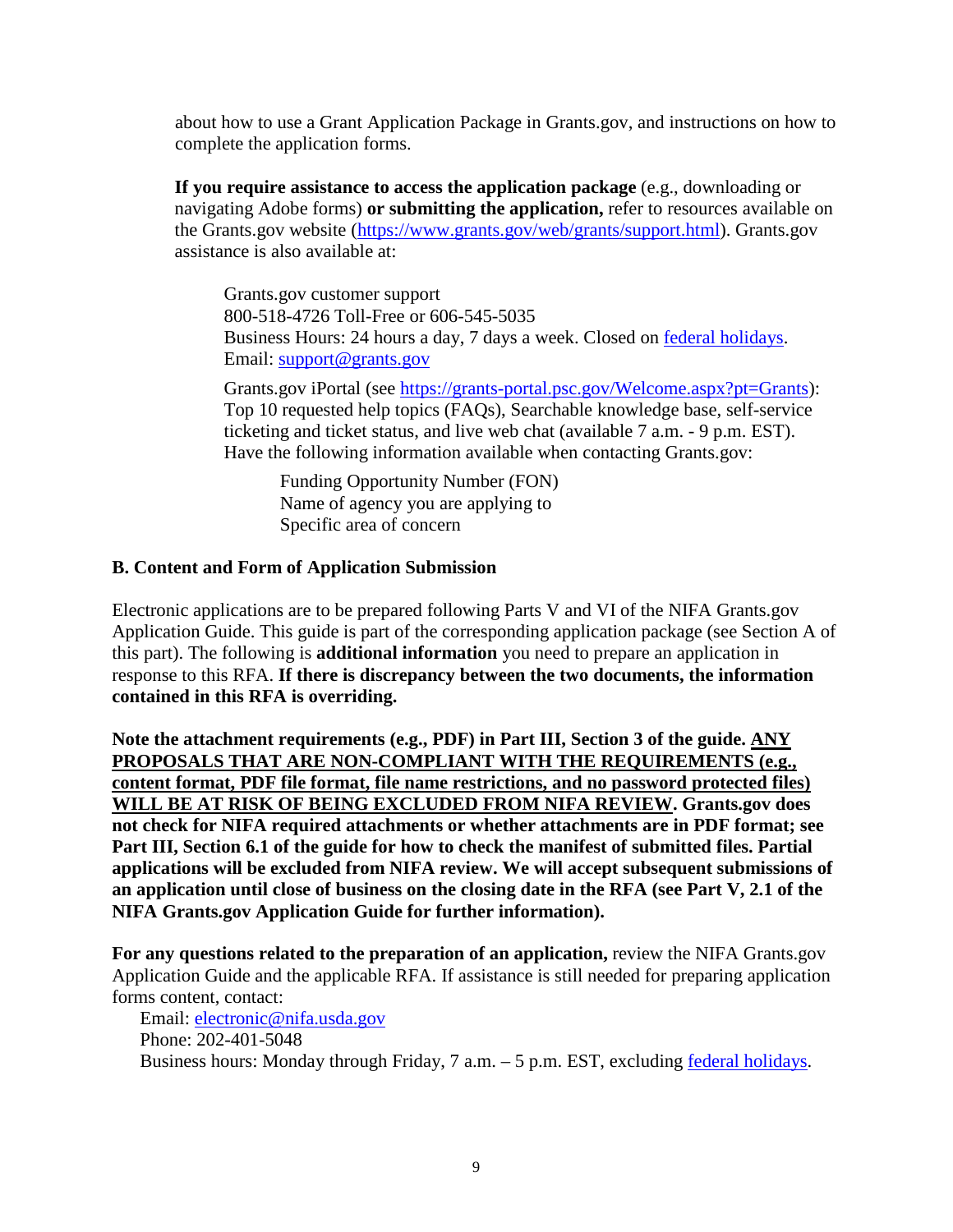## **1. SF 424 R&R Cover Sheet**

Information related to the questions on this form is dealt with in detail in Part V, 2 of the NIFA Grants.gov Application Guide. See Part V, Section 2.18 of the NIFA Grants.gov Application Guide for the required certifications and assurances (e.g., Prohibition Against Entities Requiring Certain Internal Confidentiality Agreements).

#### **2. SF 424 R&R Project/Performance Site Location(s)**

Detailed information related to the questions on this form is available in Part V, 3 of the NIFA Grants.gov Application Guide.

## **3. R&R Other Project Information Form**

Detailed information related to the questions on this form is available in Part V, 4 of the NIFA Grants.gov Application Guide.

#### **a. Field 7. Project Summary/Abstract.**

The summary should also include the relevance of the project to the goals of TCEP template.

For the summary specifications are as follows:

- The summary should not exceed 250 words
- Include the names and affiliated organizations of all PDs and Co-PDs
- Include the title of the project (must be descriptive of the program)
- **It must indicate this is an Extension proposal**
- List which of the area(s) you will be addressing:
	- $\triangleright$  Agriculture
	- > Tribal Youth and 4-H
	- $\triangleright$  Leadership Development
	- Conservation of Natural Resources and Land Issues
	- Family and Consumer Science, Health and Nutrition
	- Economic Development

#### **Remember that a Capacity Grant reflects an entire extension program serving multiple stakeholders**.

See Part V. 4.7 of NIFA Grants.gov Application Guide for further instructions and a link to a suggested template.

#### **b. Field 8. Project Narrative.**

NOTE: The Project Narrative shall not exceed 12 pages of written text and up to three additional pages for figures and tables. We have established this maximum (15) pages) to ensure fair and equitable competition. The Project Narrative must include all of the following:

• **Extension Plan**: Provide a mission statement that captures the essence of your Extension activities. Describe how the mission of your extension outreach supports the Strategic Plan of your college.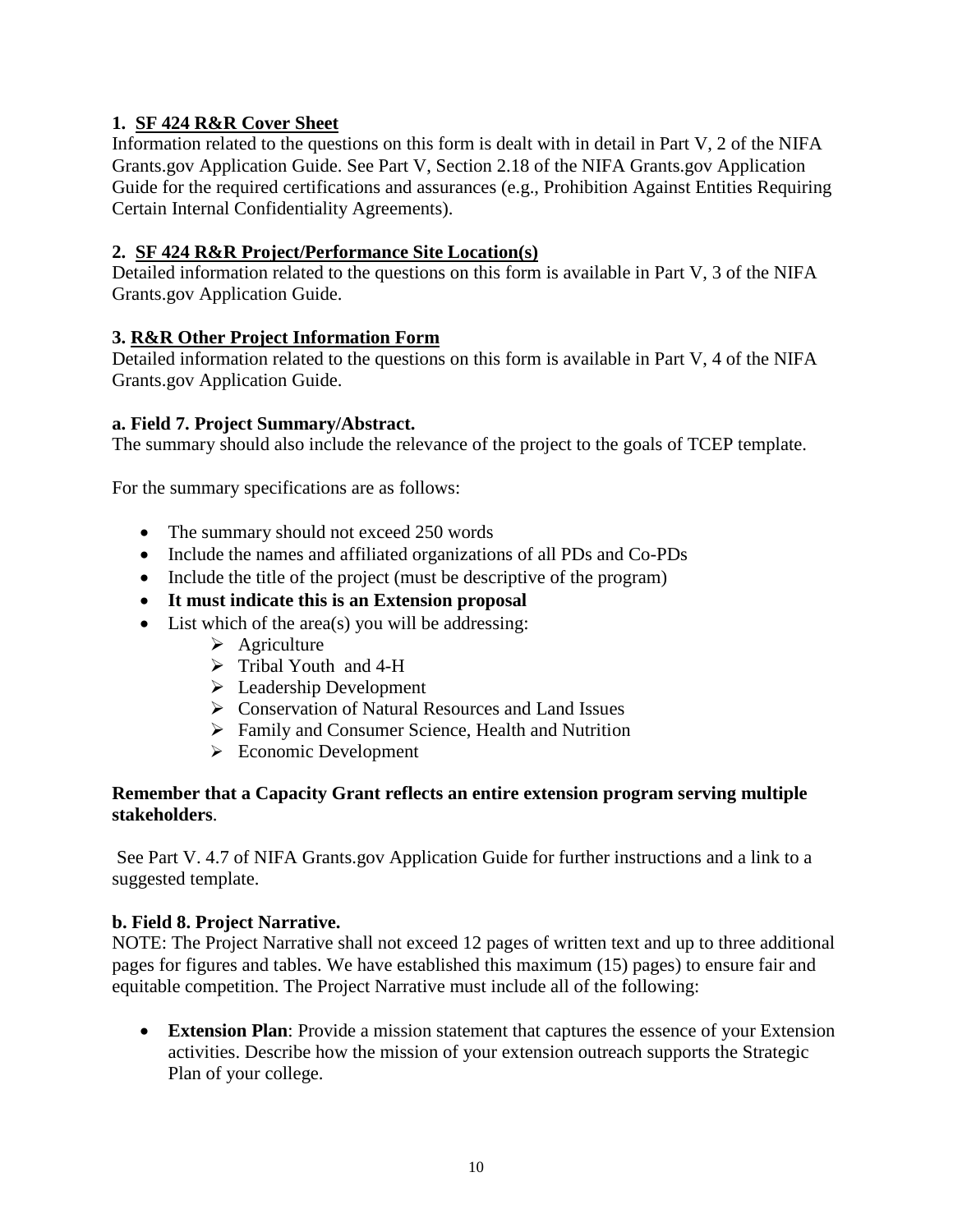- **Community and Audience Analysis**: Provide evidence that the Extension program has gathered input from the tribe, stakeholders or an advisory group and understands the needs and concerns of the community. Demonstrate that the portfolio of programs to be offered reflects an agreed upon set of objectives and a plan to realize them.
- **A statement of the potential for public good in Indian country**: The public good describes spillover benefits accrued to the entire community beyond the program participants. Public good can also mean breaking barriers to technology transfer and scientific knowledge resulting in greater agricultural or economic prosperity across a reservation community. Focus on how the Extension program functions as a change agent by providing information of resources otherwise unavailable. How does it enhance program participants' lives and empower them to teach others?
- **Targeted Audience:** Identify the intended target populations of your Extension office and discuss how they will be impacted by the program. Discuss the programs you offer and the staff and clients they impact. Describe how your various programs integrate into a comprehensive extension effort which serves diverse stakeholders and any partnerships between these programs.
- **Project Review and Evaluation**: The evaluation plan should describe how quantitative metrics and success stories will be captured to demonstrate the impact of this project. It should be an assessment of the project's value to stakeholders and its sustainability.
- **Collaborative Relationships**: Detail any collaborative work or plans for cooperation with a FRTEP office, 1862 cooperative extension, Tribal outreach offices or other entities.

#### **c. Field 12. Add Other Attachments**

See Part V. Section 4.12 of the NIFA Grants.gov Application Guide (Field 12 on the form) for instructions regarding mandatory Felony Convictions or Tax Delinquent Status. **You can visit this site to obtain necessary forms: [https://nifa.usda.gov/resource/application](https://nifa.usda.gov/resource/application-support-templates)[support-templates](https://nifa.usda.gov/resource/application-support-templates)**

#### • **One-Page Stakeholder Implementation Plan (PDF Attachment)**

Make the heading "Stakeholder Plan". Save the file as "**StakeholderPlan.**" TCEP Capacity funds provide informal outreach education at the community level. In order to align with community needs, gathering input from stakeholders is critical and will guide project development. This will help guide the Project Directors (PDs) as they continue to tailor activities to their stakeholder's needs. This report is not to exceed one page and must contain the following:

- o Description of the process used to identify individual and group stakeholders
- o Highlights of the input these stakeholders provided
- o A statement of how collected input was considered
- o A plan for gaining feedback from stakeholders throughout the life of the project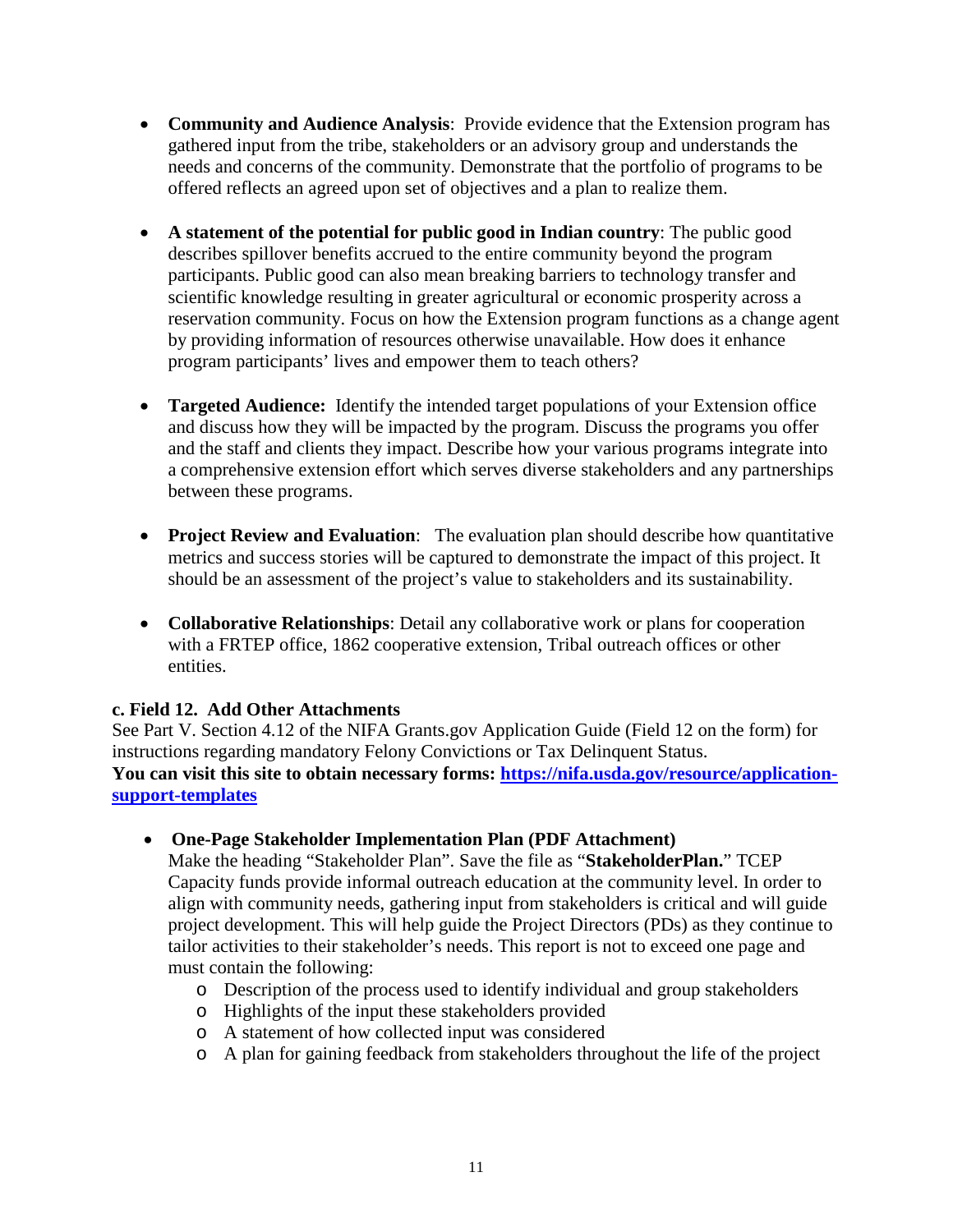## **4. R&R Senior/Key Person Profile (Expanded)**

Detailed information related to the questions on this form is available in Part V, 5 of the NIFA Grants.gov Application Guide. This section of the guide includes instructions about senior/key person profile requirements, and details about the biographical sketch and the current and pending support, including a link to a suggested template for the current and pending support. A current and pending support template is available at: [https://nifa.usda.gov/resource/application](https://nifa.usda.gov/resource/application-support-templates)[support-templates.](https://nifa.usda.gov/resource/application-support-templates)

**5. R&R Personal Data –** As noted in Part V, 6 of the NIFA Grants.gov Application Guide, the submission of this information is voluntary and is not a precondition of award. Part V.6 also notes the importance and use of the information.

## **6. R&R Budget**

Detailed information related to the questions on this form is available in Part V, 7 of the NIFA Grants.gov Application Guide.

- Applicants should prepare a budget for each of the four years of the grant (**\$125,000 per year**) plus a cumulative 4-year budget.
- All applications must include a budget narrative to justify budget items for all four years.
- All sub-awards must include a budget and budget narrative for each year they are part of the grant.
- Use this on-line tutorial to answer budget questions <http://nifa-connect.nifa.usda.gov/budget/>

#### **7. Supplemental Information Form**

Detailed information related to the questions on this form is available in Part VI, 1 of the NIFA Grants.gov Application Guide.

**Field 2. Program to which you are applying.** Enter the program code name (i.e., enter **TCEP** and the program code (i.e., enter **NK**. Note that accurate entry of the program code is very important for proper and timely processing of an application.

**Field 8. Conflict of Interest List**. See Part VI, 1.8 of the NIFA Grants.gov Application Guide for further instructions and a link to a suggested template.

#### <span id="page-11-0"></span>**C. Submission Dates and Times**

We recommend that you conduct an administrative review of the application before submission of it via Grants.gov to ensure that it complies with all preparation instructions. An application checklist is included in Part VII of the NIFA Grants.gov Application Guide to assist with this review.

**Instructions for submitting an application are included in Part IV, Section 1.9 of the NIFA Grants.gov Application Guide.**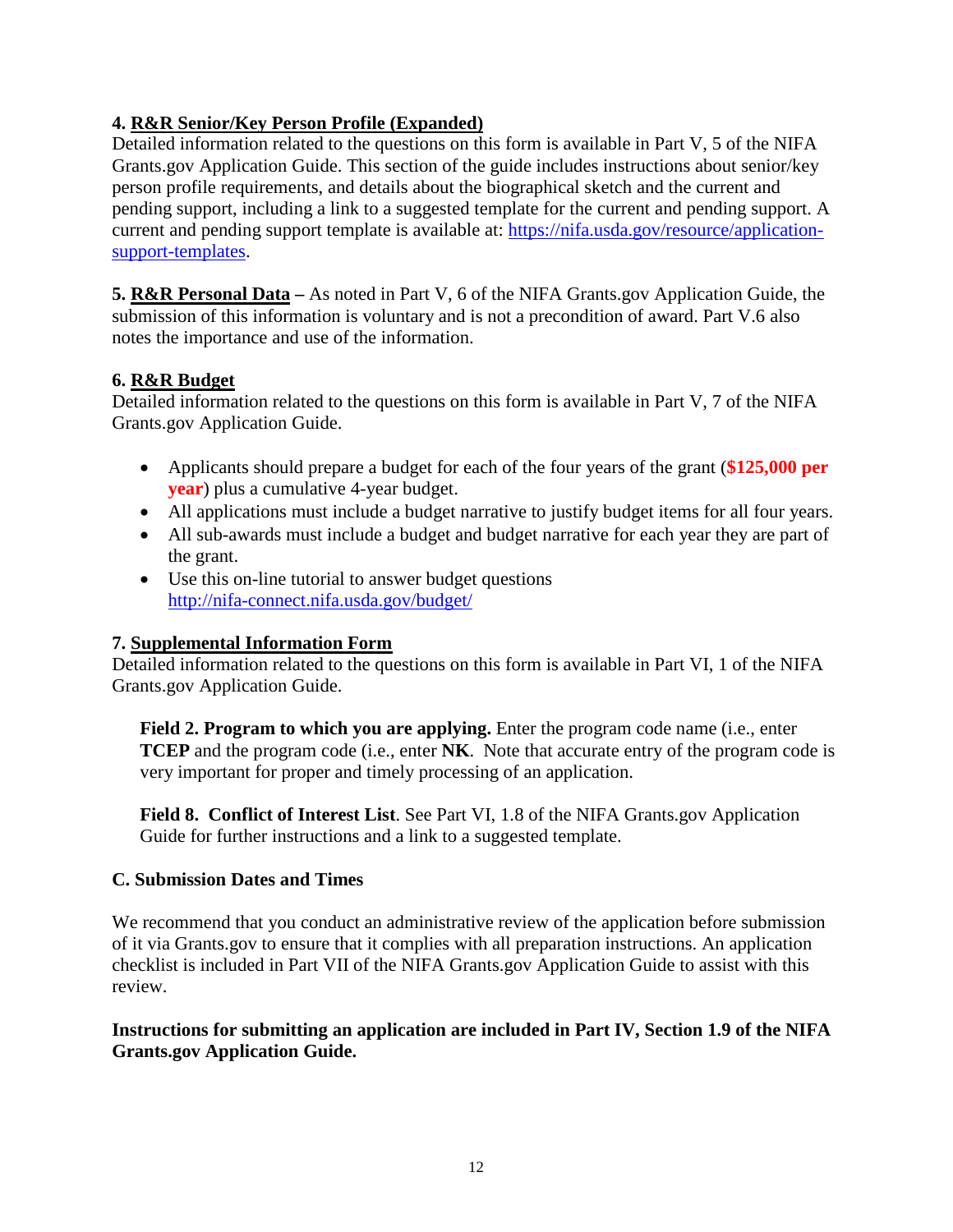Applications must be received by Grants.gov by **5 p.m. Eastern Time on June 6, 2018.** Applications received after this deadline will normally not be considered for funding.

## **If you have trouble submitting an application to Grants.gov, you should FIRST contact the Grants.gov Help Desk to resolve any problems. Keep a record of any such correspondence. See Part IV. A for Grants.gov contact information.**

We send email correspondence to the AR regarding the status of submitted applications. We strongly encourage you to provide accurate email addresses, where designated, on the SF-424 R&R Application for Federal Assistance.

If the AR has not received correspondence **from NIFA** regarding a submitted application within 24 hours of the established deadline, contact the Agency Contact identified in Part VII of the RFA and request the proposal number assigned to the application. **Failure to do so may result in the application not being considered for funding by the peer review panel. Once the application has been assigned a proposal number, you should cite this number on all future correspondence.**

## <span id="page-12-0"></span>**D. Funding Restrictions**

**Indirect costs are unallowable**, and no funds will be approved for this purpose. Costs that are a part of the institution's indirect cost pool may not be reclassified as direct costs for the purpose of making them allowable.

The use of grant funds to plan, acquire, or construct a building or facility, or to acquire land, is not allowed under this program. With prior approval, in accordance with the cost principles set forth in OMB Circular No. A-21, grant funds may be used to purchase equipment, or for improvements, alterations, renovations, or repairs to land, buildings, or equipment, deemed necessary to retrofit existing spaces and resources in order to carry out a funded project under this grant. However, requests to use grant funds for such purposes must be aligned with the goals and objectives of the project. Any equipment purchased with Federal funds is the property of the grantee or the sub-grantee, as appropriate.

Neither Equity nor Research projects are supported under the TCEP.

In addition, the following costs, although not all-inclusive, **are not permitted**:

- Entertainment
- Meals (except when provided to maintain the continuity of a meeting)
- Tickets to shows or sporting events
- Alcoholic beverages
- Costs associated with banquets and award ceremonies
- <span id="page-12-1"></span>• Incentives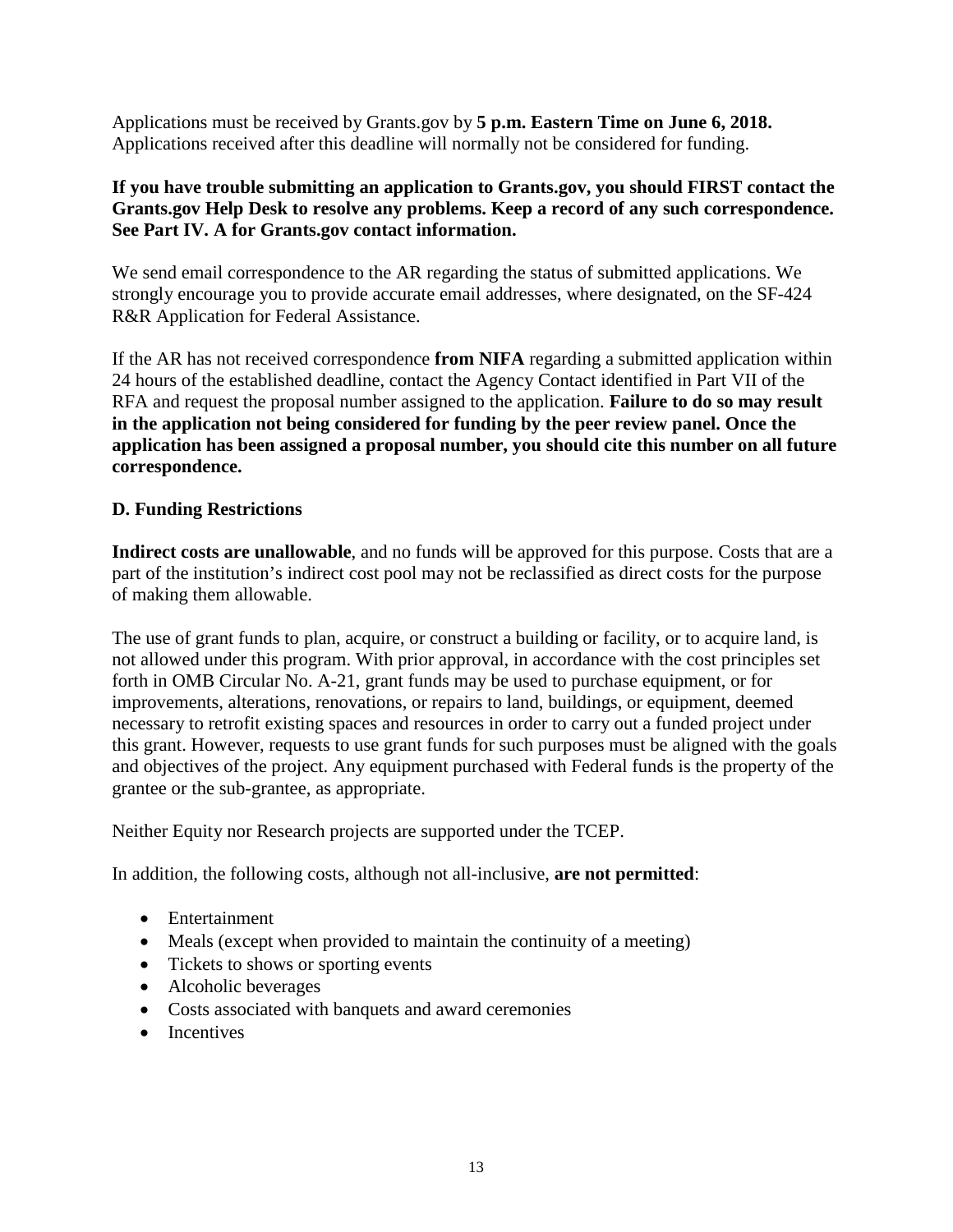## **E. Other Submission Requirements**

#### **You should follow the submission requirements noted in Part IV, Section 1.9 in the document entitled "NIFA Grants.gov Application Guide."**

For information about the **status of a submitted application**, see Part III, Section 6 of the NIFA Grants.gov Application Guide.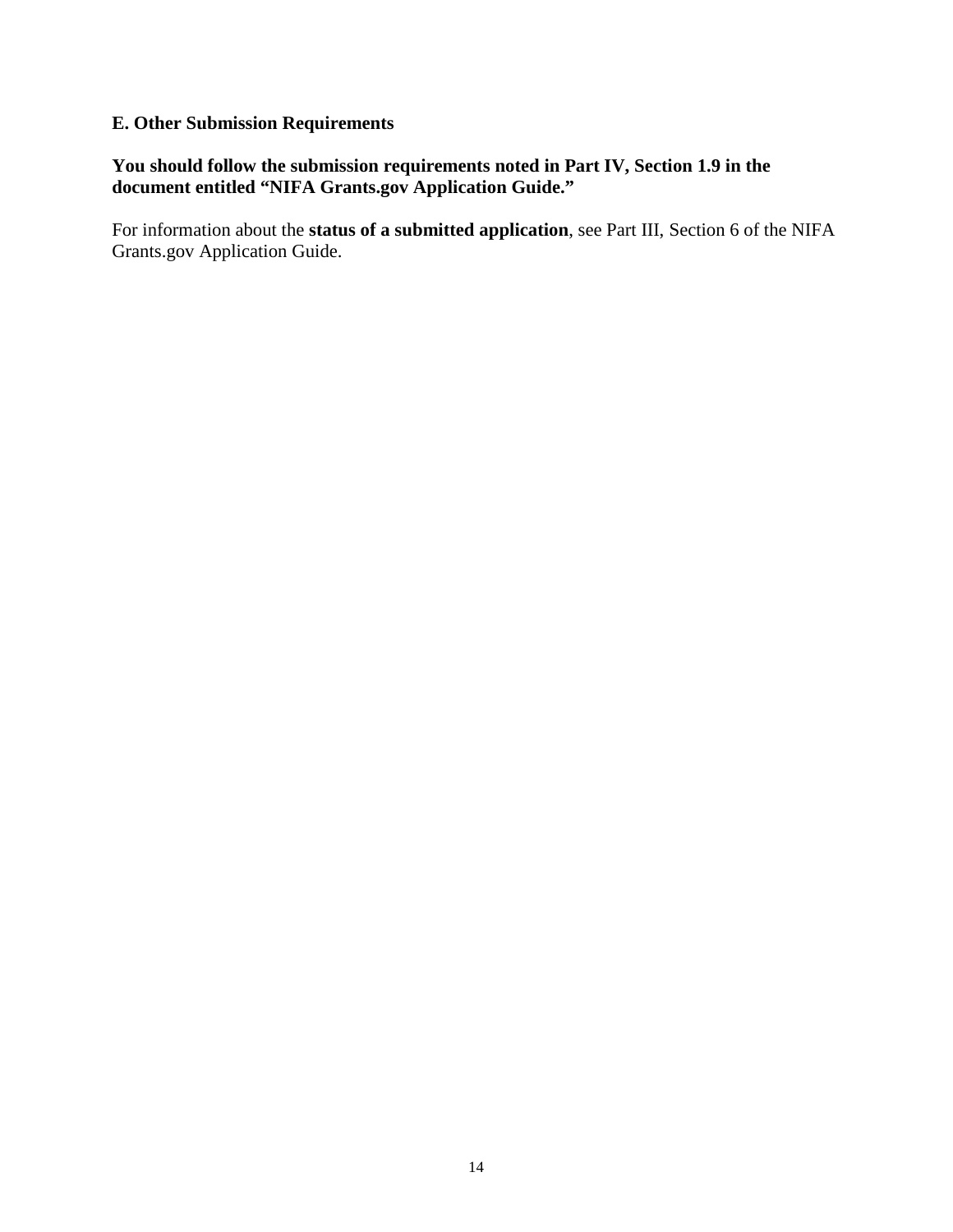## <span id="page-14-0"></span>**PART V—APPLICATION REVIEW REQUIREMENTS**

## <span id="page-14-1"></span>**A. General**

We evaluate each application in a two-part process. First, we screen each application to ensure that it meets the administrative requirements as set forth in this RFA. Second, a technical review panel will evaluate applications that meet the administrative requirements.

We select reviewers based upon their training and experience in relevant scientific, extension, or education fields, taking into account the following factors:

- The level of relevant formal scientific, technical education, or extension experience of the individual, as well as the extent to which an individual is engaged in relevant research, education, or extension activities;
- The need to include experts from various areas of specialization within relevant scientific, education, or extension fields;
- The need to include other experts (e.g., producers, range or forest managers/operators, and consumers) who can assess relevance of the applications to targeted audiences and to program needs;
- The need to include experts from a variety of organizational types (e.g., colleges, universities, industry, state and federal agencies, and private profit and non-profit organizations) and geographic locations;
- The need to maintain a balanced composition with regard to minority and female representation and an equitable age distribution; and
- The need to include reviewers who can judge the effective usefulness of each application to producers and the general public.

After each peer review panel has completed its deliberations, the responsible program staff of TCEP will recommend that your project be approved for support from currently available funds or be declined due to insufficient funds or unfavorable review.

Program staff of TCEP reserves the right to negotiate with the PD/PI and/or with the submitting organization or institution regarding project revisions (e.g., reductions in the scope of work, funding level, period, or method of support) prior to recommending any project for funding.

We will send copies of reviews, *not* including the identity of reviewers, and a summary of the panel comments to the PD after the review process has been completed.

#### <span id="page-14-2"></span>**B. Evaluation Criteria**

A reviewer's written evaluation entails two levels of assessment. First, the reviewer summarizes how well the application addressed each evaluation criterion. After the application has been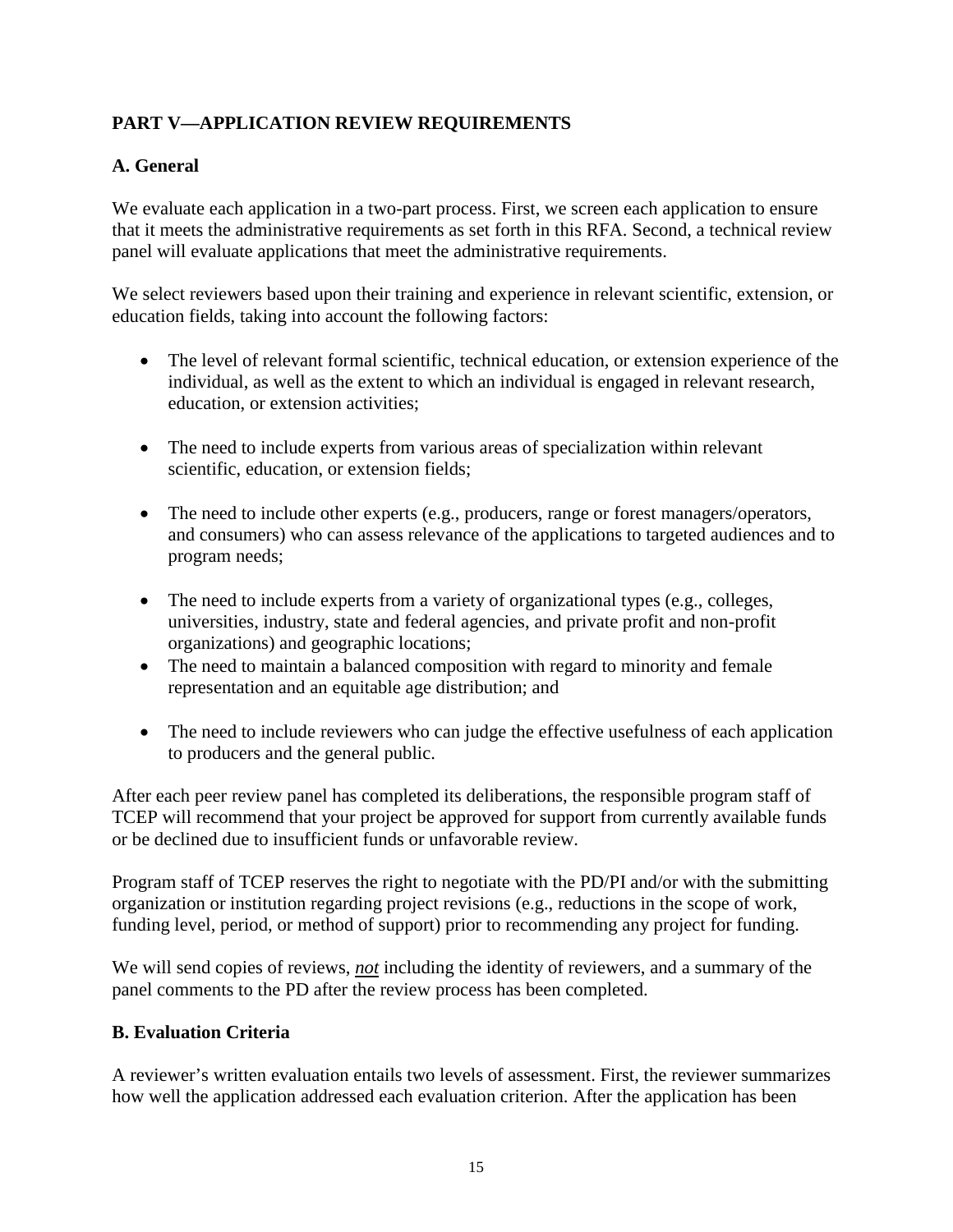assessed for strengths and weaknesses of each criterion, the reviewer then evaluates the overall likelihood that the project will have significant outcome and impact. These written reviews are used to begin panel discussions with other reviewers serving on the peer review panel. Through these discussions, peer review panelists come to consensus on the final rating and ranking of proposals. A complete description of NIFA's peer review process can be found at the NIFA website: [https://nifa.usda.gov/sites/default/files/resource/NIFA-Peer-Review-Process-for-](https://nifa.usda.gov/sites/default/files/resource/NIFA-Peer-Review-Process-for-Competitive-Grant-Applications_0.pdf)[Competitive-Grant-Applications\\_0.pdf](https://nifa.usda.gov/sites/default/files/resource/NIFA-Peer-Review-Process-for-Competitive-Grant-Applications_0.pdf)

| <b>Capacity Criteria</b>                   | <b>Points</b> |
|--------------------------------------------|---------------|
| <b>Potential for Public Good In Indian</b> |               |
| Country                                    | 30            |
| <b>Community and Audience Analysis</b>     | 20            |
| <b>Extension plan</b>                      | 20            |
| <b>Evaluation Plan</b>                     | 20            |
| <b>Budget and Cost Effectiveness</b>       | 10            |

#### EVALUATION CRITERIA

#### **1. Potential for Public Good in Indian Country (30 points).**

This criterion is used to assess the likelihood that the project will have an impact upon and advance the quality of food, agriculture, natural resources and human sciences to Indian Country by strengthening institutional capacities to meet clearly delineated needs. Elements considered include institutional long-range goals, USDA's Goals, identification of a problem or opportunity to be addressed, justification for the project, innovation, advancing educational extension, multidisciplinary and/or problem-based focus, and potential for adoption by other institutions. The project describes if it will bring knowledge, resources and technology to the institution, if members of the community can share the knowledge they gained with the community, and if there are behavior changes that can benefit the community.

#### **2. Community and Audience Analysis (20 points).**

The project describes if it will bring knowledge, resources and technology to the institution, if members of the community can share the knowledge they gained with the community, and if there are behavior changes that can benefit the community.

#### **3. Extension plan (20 points).**

This criterion relates to the institution's capability to perform the project and the degree to which the project will strengthen the capacity of the institution. Elements include the institution's commitment to the project, the adequacy of institutional resources (administrative, facilities, equipment, and/or materials) available to carry out the project, potential for academic or research enhancement, and plans for project continuation or expansion beyond the period of USDA support.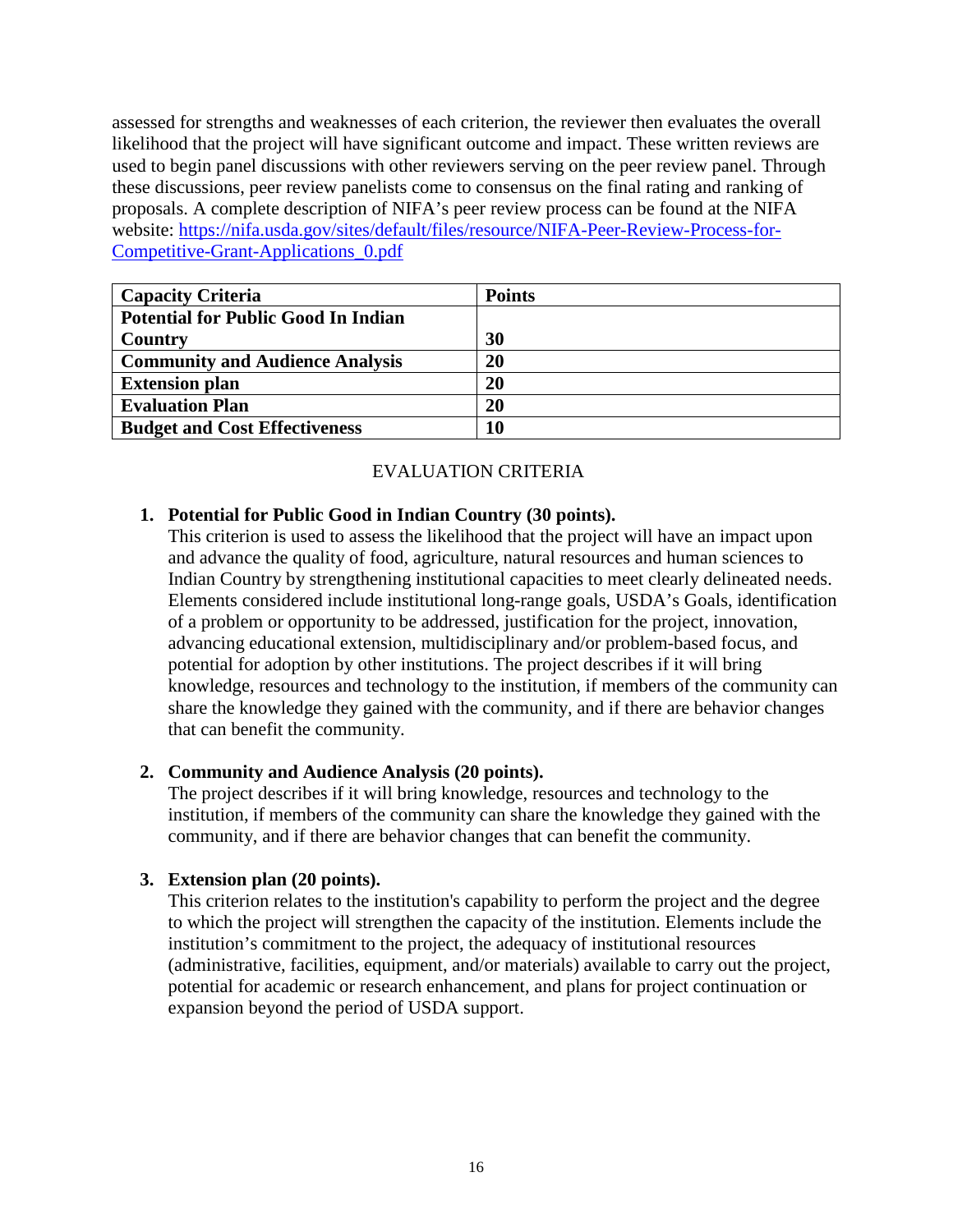#### **4. Evaluation Plan (20 points).**

The project contains an evaluation plan that will help to determine the outcomes of the project.

#### **5. Budget and Cost-Effectiveness (10 points).**

This criterion relates to how well the total budget supports the project and the TCEP award and is cost effective. Elements considered include the necessity and reasonableness of costs to carry out project activities and achieve project objectives; the appropriateness of budget allocations between the applicant and any collaborating institution(s); the adequacy of time committed to the project by key project personnel; and the degree to which the project maximizes the use of limited resources, optimizes educational value for the dollar, achieves economies of scale, and focuses expertise and activity on high-priority Educational Need Areas.

#### <span id="page-16-0"></span>**C. Conflicts of Interest and Confidentiality**

During the peer evaluation process, we take extreme care to prevent any actual or perceived conflicts of interest that may impact review or evaluation. See [http://www.nifa.usda.gov/business/competitive\\_peer\\_review.html](http://www.nifa.usda.gov/business/competitive_peer_review.html) for further information about conflicts of interest and confidentiality as related to the peer review process.

#### <span id="page-16-1"></span>**D. Organizational Management Information**

Specific management information relating to an applicant shall be submitted one-time, with updates on an as-needed basis. This requirement is part of the responsibility determined prior to the award of a grant identified under this RFA, if such information has not been provided previously under this or another NIFA program. We will provide you copies of forms recommended for use in fulfilling these requirements as part of the pre-award process. Although an applicant may be eligible based on its status as one of these entities, there are factors that may exclude an applicant from receiving federal financial and nonfinancial assistance and benefits under this program (e.g., debarment or suspension of an individual involved or a determination that an applicant is not responsible based on submitted organizational management information).

#### <span id="page-16-2"></span>**E. Application Disposition**

An application may be withdrawn at any time before a final funding decision is made regarding the application. Each application that is not selected for funding, including those that are withdrawn, will be retained by TCEP for a period of three years.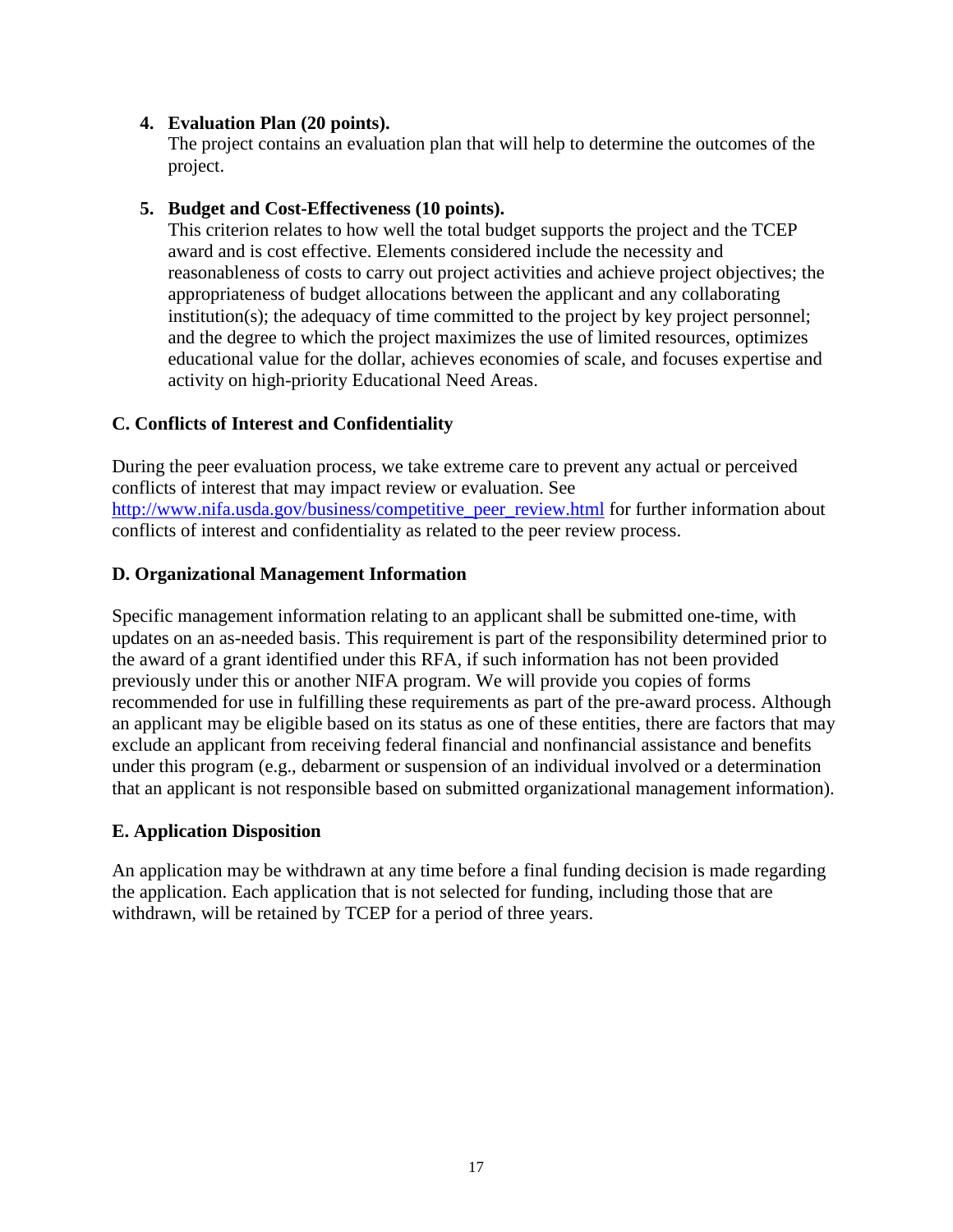## <span id="page-17-0"></span>**PART VI—AWARD ADMINISTRATION**

## <span id="page-17-1"></span>**A. General**

Within the limit of funds available for such purpose, the NIFA awarding official shall make grants to those responsible, eligible applicants whose applications are judged most meritorious under the procedures set forth in this RFA. The date specified by the NIFA awarding official as the effective date of the grant shall be no later than September 30 of the federal fiscal year in which the project is approved for support and funds are appropriated for such purpose, unless otherwise permitted by law. The project need not be initiated on the grant effective date, but as soon thereafter as practical so that project goals may be attained within the funded project period. All funds granted by NIFA under this RFA may be used only for the purpose for which they are granted in accordance with the approved application and budget, regulations, terms and conditions of the award, applicable federal cost principles, USDA assistance regulations, and NIFA General Awards Administration Provisions at 7 CFR part 3430, subparts A through E.

#### <span id="page-17-2"></span>**B. Award Notice**

The award document will provide pertinent instructions and information including, at a minimum, the information described in [2 CFR 200.210.](http://www.ecfr.gov/cgi-bin/text-idx?SID=70b44cfc44976f4a7742464f7cfbb37e&mc=true&node=se2.1.200_1210&rgn=div8)

See<http://www.nifa.usda.gov/business/awards/awardterms.html> to view current NIFA award terms and conditions.

#### <span id="page-17-3"></span>**C. Administrative and National Policy Requirements**

Several federal statutes and regulations apply to grant applications considered for review and to project grants awarded under this program. These may include, but are not limited to, the ones listed on the NIFA web page – [http://nifa.usda.gov/federal-regulations.](http://nifa.usda.gov/federal-regulations)

NIFA Federal Assistance Policy Guide**—**a compendium of basic NIFA policies and procedures that apply to all NIFA awards, unless there are statutory, regulatory, or award-specific requirements to the contrary—is available at [http://nifa.usda.gov/policy-guide.](http://nifa.usda.gov/policy-guide)

## <span id="page-17-4"></span>**D. Expected Program Outputs and Reporting Requirements**

The output and reporting requirements are included in the award terms and conditions (see <http://www.nifa.usda.gov/business/awards/awardterms.html> for information about NIFA award terms). If there are any program or award-specific award terms, they will be identified in the award.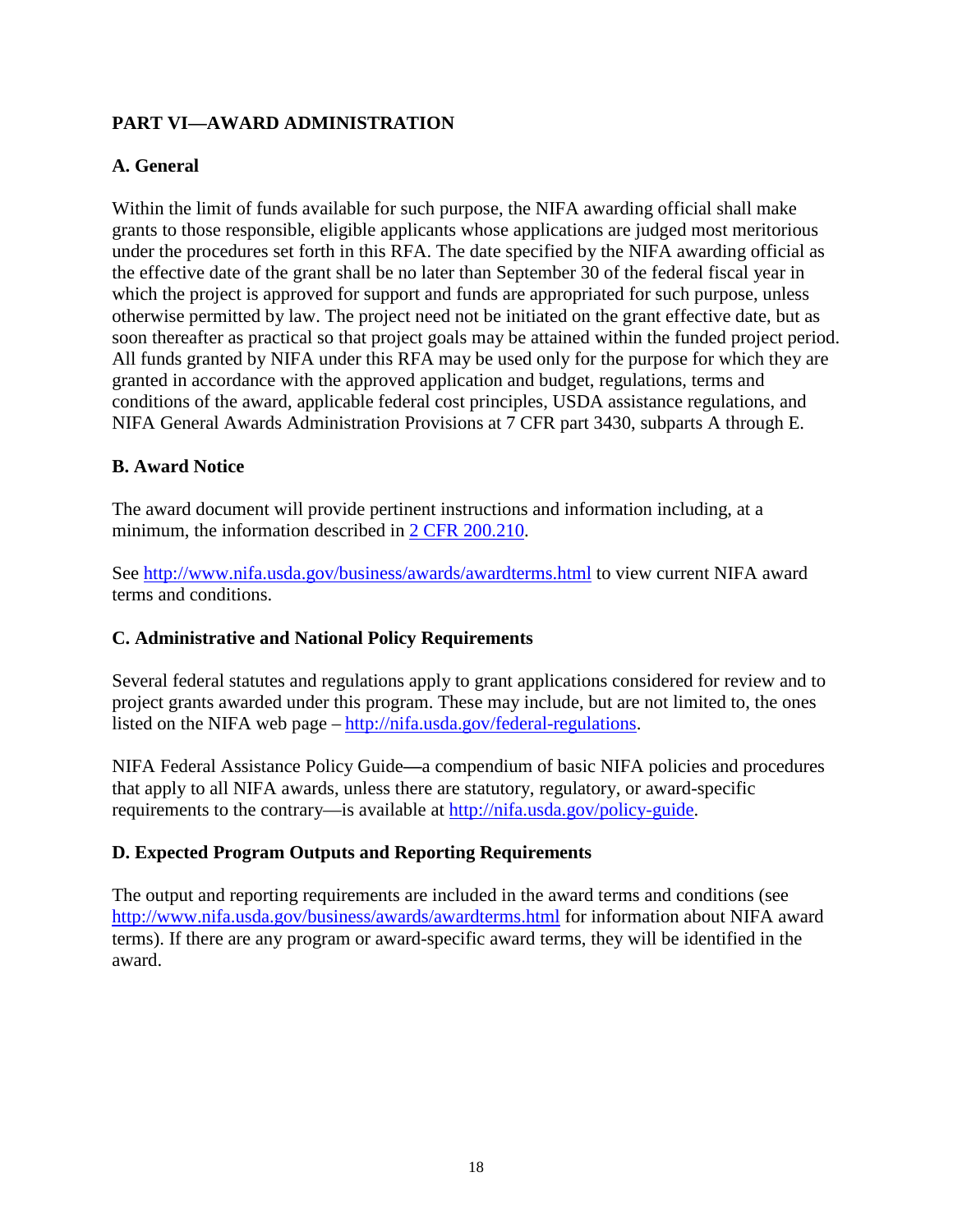|    | Primary Project Function: (Choose one)                                                                                                                                                                                    |                                                                                                                        |  |                        |  |  |  |
|----|---------------------------------------------------------------------------------------------------------------------------------------------------------------------------------------------------------------------------|------------------------------------------------------------------------------------------------------------------------|--|------------------------|--|--|--|
|    | <b>EDUCATION:</b>                                                                                                                                                                                                         | <b>EXTENSION:</b>                                                                                                      |  |                        |  |  |  |
|    |                                                                                                                                                                                                                           | Total expected outcomes during entire grant period                                                                     |  | <b>Expected Number</b> |  |  |  |
| 1  |                                                                                                                                                                                                                           | Number of farmers/community members to be served, for example, provided with training and/or new information           |  |                        |  |  |  |
|    | regarding markets, technology, production practices, etc.                                                                                                                                                                 |                                                                                                                        |  |                        |  |  |  |
| 2. |                                                                                                                                                                                                                           | Number of products to be developed for the education and training of students through grant funds during the           |  |                        |  |  |  |
|    | project period                                                                                                                                                                                                            |                                                                                                                        |  |                        |  |  |  |
|    | a. curricula, academic programs                                                                                                                                                                                           |                                                                                                                        |  |                        |  |  |  |
|    | b. recruitment/retention programs                                                                                                                                                                                         |                                                                                                                        |  |                        |  |  |  |
|    | opportunities                                                                                                                                                                                                             | c. teaching or educational materials, distance education capability, experiential learning                             |  |                        |  |  |  |
| 3. | Number of faculty supported by this grant for professional development during the grant period: participation in<br>sabbaticals, workshops, conferences, etc.                                                             |                                                                                                                        |  |                        |  |  |  |
| 4. |                                                                                                                                                                                                                           | Number of students who will indirectly benefit from the products produced from the grant during the grant period       |  |                        |  |  |  |
|    | (i.e., using the curriculum/instrumentation, enrolled in the program, recruited or retained but not paid by the grant                                                                                                     |                                                                                                                        |  |                        |  |  |  |
|    | using scholarships, fellowships and assistantships).                                                                                                                                                                      |                                                                                                                        |  |                        |  |  |  |
| 5. | Number of male students to be directly supported by this grant (i.e., scholarships, fellowships, assistantships,                                                                                                          |                                                                                                                        |  |                        |  |  |  |
|    | internships included as a cost in your project budget) for undergraduate or post-graduate education                                                                                                                       |                                                                                                                        |  |                        |  |  |  |
| 6. | Number of underrepresented <sup>1</sup> male students to be supported during the grant period (Provide the best estimate<br>based on past experience)                                                                     |                                                                                                                        |  |                        |  |  |  |
| 7. | Number of female students to be directly supported by this grant (i.e., scholarships, fellowships, assistantships,<br>internships included as a cost in your project budget) for undergraduate or post-graduate education |                                                                                                                        |  |                        |  |  |  |
| 8. | Number of underrepresented <sup>1</sup> female students to be supported during the grant period (Provide the best estimate<br>based on past experience)                                                                   |                                                                                                                        |  |                        |  |  |  |
| 9. | degree                                                                                                                                                                                                                    | Number of students supported by this grant (i.e., scholarships, fellowships, assistantships) who are pursuing their    |  |                        |  |  |  |
|    | a. Two year or other certificates                                                                                                                                                                                         |                                                                                                                        |  |                        |  |  |  |
|    | b. Undergraduate or other 4 year degrees                                                                                                                                                                                  |                                                                                                                        |  |                        |  |  |  |
|    | c. Master's degree                                                                                                                                                                                                        |                                                                                                                        |  |                        |  |  |  |
|    | d. Ph.D. degree                                                                                                                                                                                                           |                                                                                                                        |  |                        |  |  |  |
|    | e. Postdoctoral training                                                                                                                                                                                                  | 10. Number of students who will be supported by this grant on an internship or other experiential learning opportunity |  |                        |  |  |  |
|    |                                                                                                                                                                                                                           |                                                                                                                        |  |                        |  |  |  |
|    | university                                                                                                                                                                                                                | a. Domestic experiences, with a government or non-governmental organization that is not affiliated with your           |  |                        |  |  |  |
|    |                                                                                                                                                                                                                           | b. International experiences, including study abroad, educational travel longer than a month, etc.                     |  |                        |  |  |  |

<sup>1</sup>underrepresented = those whose representation among food and agricultural professionals is disproportionately less than their proportion in the general population as indicated in standard statistical references, or as documented on a case-by-case basis by national survey data (e.g. the U.S. Department of Education's Digest of Education Statistics, U.S. Department of Agriculture's Food and Agricultural Education Information Systems, etc.).

Note

- 1. Please provide your best estimate based on past experiences, graduation rates, retention rates, etc.
- 2. Number of underrepresented students to be supported during the grant period (questions #6 and #8) should be less than or equal to total number of students supported by the grant (questions #5 and #7).
- 3. Response to question #9 should be the sum of 9-A through 9-E.
- 4. Response to question #10 should be the sum of 10-A and 10-B.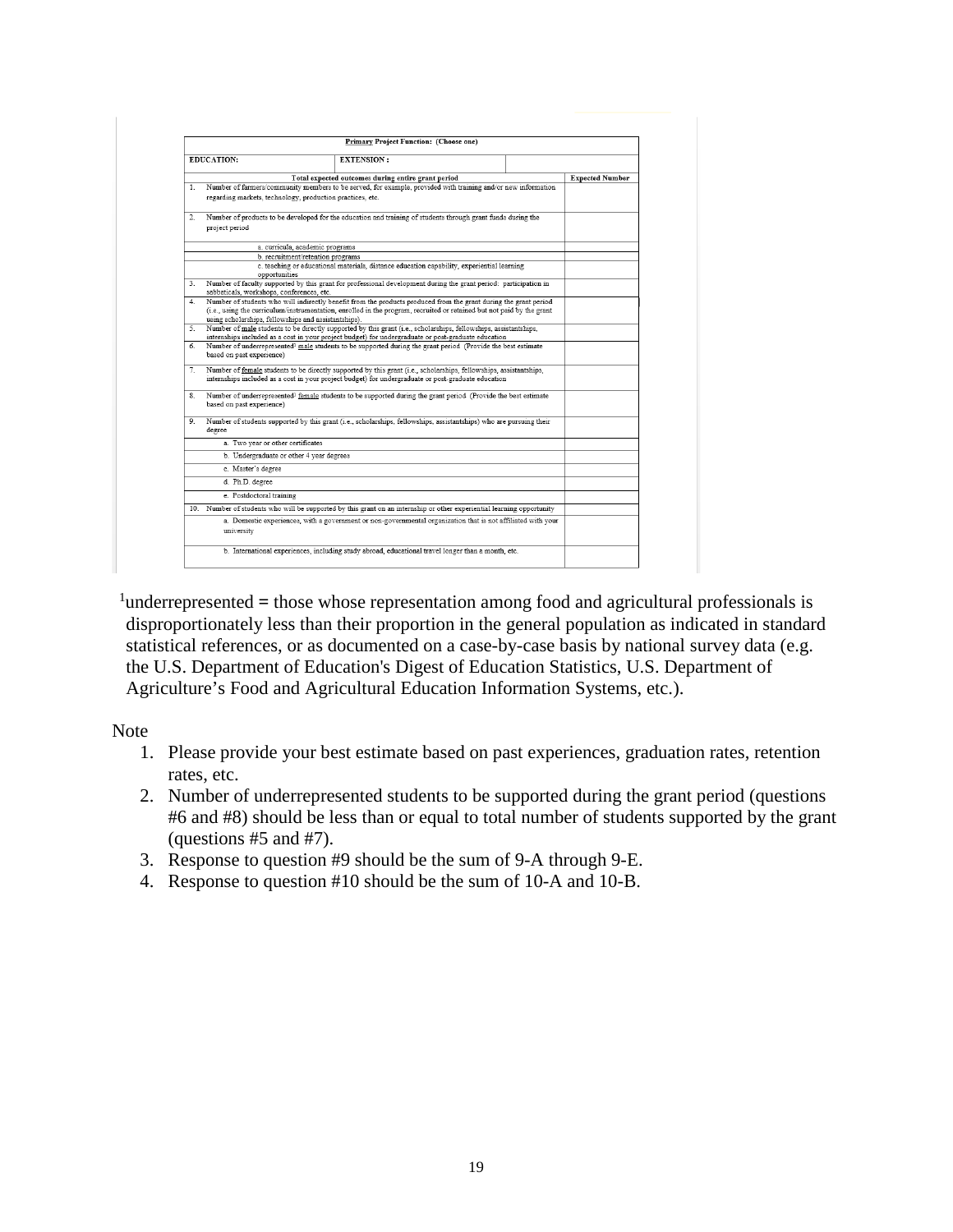## <span id="page-19-0"></span>**PART VII—AGENCY CONTACT**

Applicants and other interested parties are encouraged to contact:

Programmatic Contact – Erin Riley National Program Leader National Institute of Food and Agriculture Institute of Youth, Family and Community Phone: (202) 690-0402 Email: [erin.riley@nifa.usda.gov](mailto:erin.riley@nifa.usda.gov)

Administrative/Business Contact – Susan Bowman Title: Branch Chief Unit: Awards Management Division Location: 2240 Waterfront Centre Full Address and Directions Phone: (202) 720 - 2082 Fax: (202) 401-6271 Email: [sbowman@nifa.usda.gov](mailto:sbowman@nifa.usda.gov)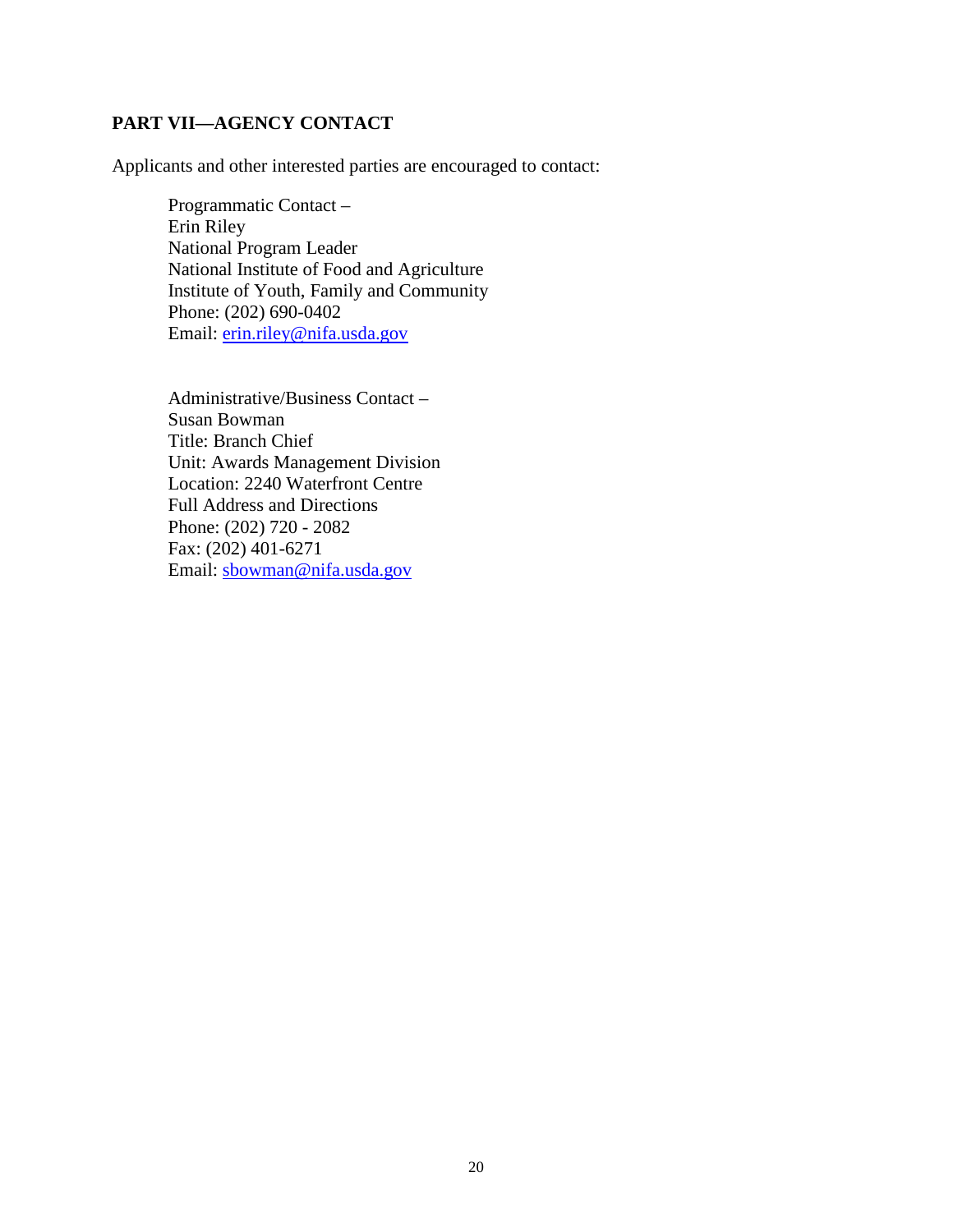## <span id="page-20-0"></span>**PART VIII—OTHER INFORMATION**

## <span id="page-20-1"></span>**A. Use of Funds; Changes**

## **1. Delegation of Fiscal Responsibility**

Unless the terms and conditions of the award state otherwise, awardees may not in whole or in part delegate or transfer to another person, institution, or organization the responsibility for use or expenditure of award funds.

## **2. Changes in Budget or Project Plans**

In accordance with [2 CFR 200.308,](http://www.ecfr.gov/cgi-bin/text-idx?SID=3af89506559b05297e7d0334cb283e24&mc=true&node=se2.1.200_1308&rgn=div8) awardees must request prior approval from NIFA for the following program or budget-related reasons:

(i) Change in the scope or the objective of the project or program (even if there is no associated budget revision requiring prior written approval).

(ii) Change in a key person specified in the application or the federal award.

(iii) The disengagement from the project for more than three months, or a 25 percent reduction in time devoted to the project, by the approved project director or principal investigator.

(iv) The inclusion, unless waived by the federal awarding agency, of costs that require prior approval in accordance with 2 CFR 200 Subpart E—Cost Principles of this part or 45 CFR Part 75 Appendix IX, "Principles for Determining Costs Applicable to Research and Development under Awards and Contracts with Hospitals," or 48 CFR Part 31, "Contract Cost Principles and Procedures," as applicable.

(v) The transfer of funds budgeted for participant support costs as defined in §200.75 Participant support costs to other categories of expense.

(vi) Unless described in the application and funded in the approved federal awards, the subawarding, transferring or contracting out of any work under a federal award, including fixed amount subawards as described in §200.332 Fixed amount subawards. This provision does not apply to the acquisition of supplies, material, equipment, or general support services.

(vii) Changes in the approved cost-sharing or matching provided by the non-federal entity.

(viii) The need arises for additional federal funds to complete the project.

<span id="page-20-2"></span>The awardee will be subject to the terms and conditions identified in the award. See <http://www.nifa.usda.gov/business/awards/awardterms.html> for information about NIFA award terms.